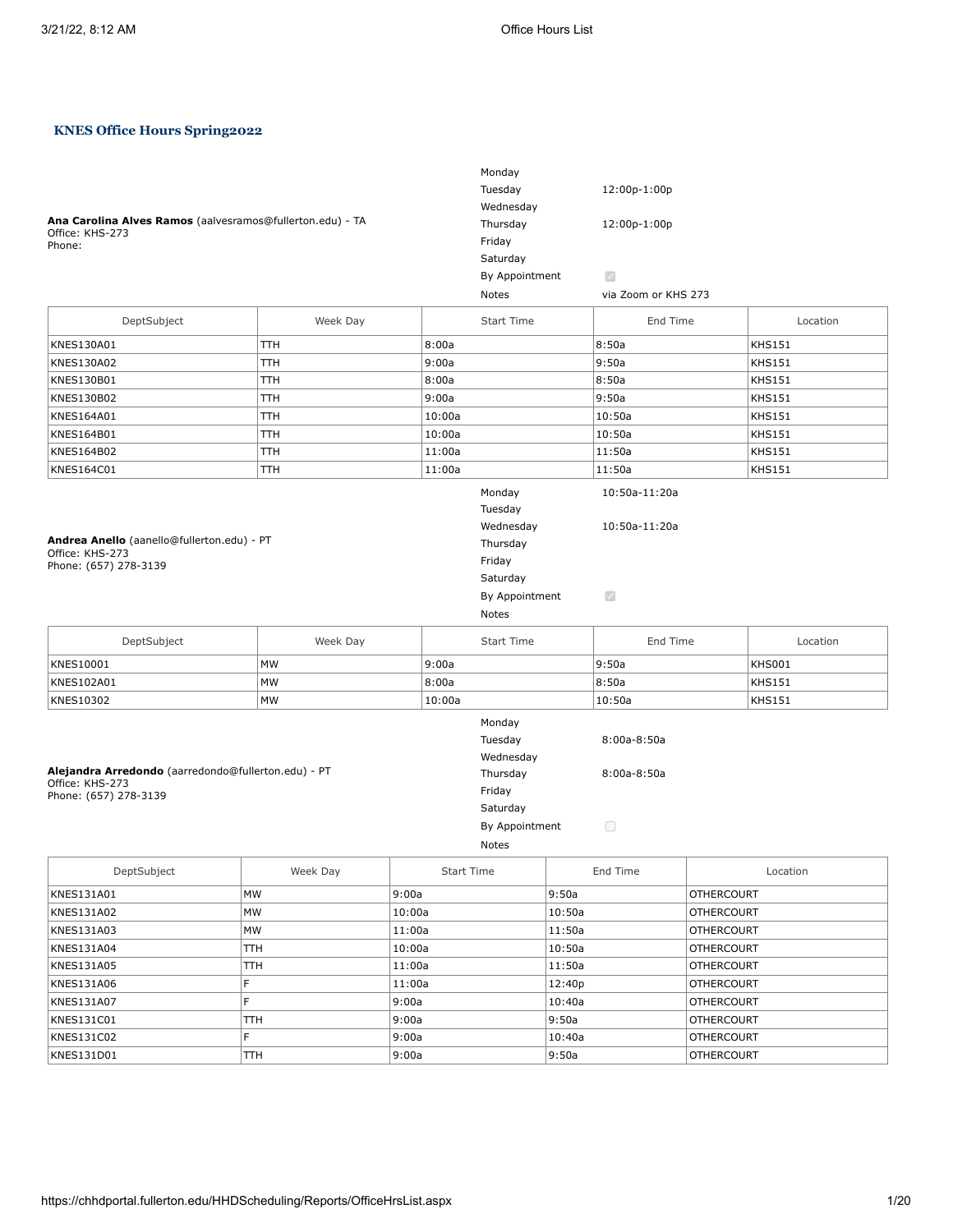| 3/21/22, 8:12 AM                                                                         |          |        | Office Hours List                                                                           |                                                                                           |               |  |
|------------------------------------------------------------------------------------------|----------|--------|---------------------------------------------------------------------------------------------|-------------------------------------------------------------------------------------------|---------------|--|
| Michele Barr (mbarr@fullerton.edu) - FT<br>Office: KHS-178<br>Phone: (657) 278-5919      |          |        | Monday<br>Tuesday<br>Wednesday<br>Thursday<br>Friday<br>Saturday                            | 2:30p-3:30p<br>11:15a-12:15p<br>10:00a-11:00a                                             |               |  |
|                                                                                          |          |        | By Appointment<br>Notes                                                                     | $\bigtriangledown$                                                                        |               |  |
| DeptSubject                                                                              | Week Day |        | <b>Start Time</b>                                                                           | End Time                                                                                  | Location      |  |
| KNES191A01                                                                               | MW       | 1:00p  |                                                                                             | 2:15p                                                                                     | <b>KHS172</b> |  |
| KNES191A03                                                                               | MW       | 1:00p  |                                                                                             | 2:15p                                                                                     | <b>KHS172</b> |  |
| KNES191A05                                                                               | TТH      | 2:30p  |                                                                                             | 3:45p                                                                                     | <b>KHS172</b> |  |
| KNES191A07                                                                               | TTH      | 2:30p  |                                                                                             | 3:45p                                                                                     | <b>KHS172</b> |  |
| Joao Barros (jbarros@fullerton.edu) - FT<br>Office: KHS-230<br>Phone: (657) 278-5986     |          |        | Monday<br>Tuesday<br>Wednesday<br>Thursday<br>Friday<br>Saturday<br>By Appointment<br>Notes | $3:30p-5:00p$<br>$3:30p-5:00p$<br>$\mathcal{S}$<br>In person, via Zoom, or by appointment |               |  |
| DeptSubject                                                                              | Week Day |        | Start Time                                                                                  | End Time                                                                                  | Location      |  |
|                                                                                          |          |        |                                                                                             |                                                                                           |               |  |
| KNES37101                                                                                | MW       | 8:30a  |                                                                                             | 9:45a                                                                                     | LH318         |  |
| KNES37151<br><b>KNES55004</b>                                                            |          |        |                                                                                             |                                                                                           | WEB-OF        |  |
| Meaghan Beaudoin (mbeaudoin@fullerton.edu) - PT<br>Office: ATR-190A<br>Phone:            |          |        | Tuesday<br>Wednesday<br>Thursday<br>Friday<br>Saturday<br>By Appointment<br>Notes           | 4:30p-5:00p; 6:45p-7:15p<br>$\hfill \square$                                              |               |  |
| DeptSubject                                                                              | Week Day |        | <b>Start Time</b>                                                                           | End Time                                                                                  | Location      |  |
| KNES20301                                                                                | İΤ       | 5:00p  |                                                                                             | 6:45p                                                                                     | <b>KHS110</b> |  |
| KNES20302                                                                                | Ш        | 5:00p  |                                                                                             | 6:45p                                                                                     | <b>KHS110</b> |  |
| Maria Beitzel (mbeitzel@fullerton.edu) - PT<br>Office: KHS 273<br>Phone: (657) 278-3139  |          |        | Monday<br>Tuesday<br>Wednesday<br>Thursday<br>Friday<br>Saturday<br>By Appointment<br>Notes | 11:30a-12:30p; 2:30p-3:30p<br>11:30a-12:30p<br>$\mathcal{A}$<br>in-person or via Zoom     |               |  |
| DeptSubject                                                                              | Week Day |        | <b>Start Time</b>                                                                           | End Time                                                                                  | Location      |  |
| KNES34903                                                                                | TTH      | 1:00p  |                                                                                             | 2:15p                                                                                     | MH502         |  |
| KNES34906                                                                                | TTH      | 10:00a |                                                                                             | 11:15a                                                                                    | LH308         |  |
| KNES34953                                                                                |          |        |                                                                                             |                                                                                           | WEB-OF        |  |
| Jason Bennett (jabennett@fullerton.edu) - FT<br>Office: KHS 229<br>Phone: (657) 278-8540 |          |        | Monday<br>Tuesday<br>Wednesday<br>Thursday<br>Friday<br>Saturday<br>By Appointment<br>Notes | $1:00p-2:00p$<br>$1:00p-2:00p$<br>$\blacktriangledown$                                    |               |  |
| DeptSubject                                                                              | Week Day |        | Start Time                                                                                  | End Time                                                                                  | Location      |  |
|                                                                                          |          |        |                                                                                             |                                                                                           |               |  |
| KNES37701                                                                                | TТH      | 2:30p  |                                                                                             | 3:45p                                                                                     | <b>KHS104</b> |  |
| KNES57401                                                                                | T        | 8:00a  |                                                                                             | 10:45a                                                                                    | <b>KHS189</b> |  |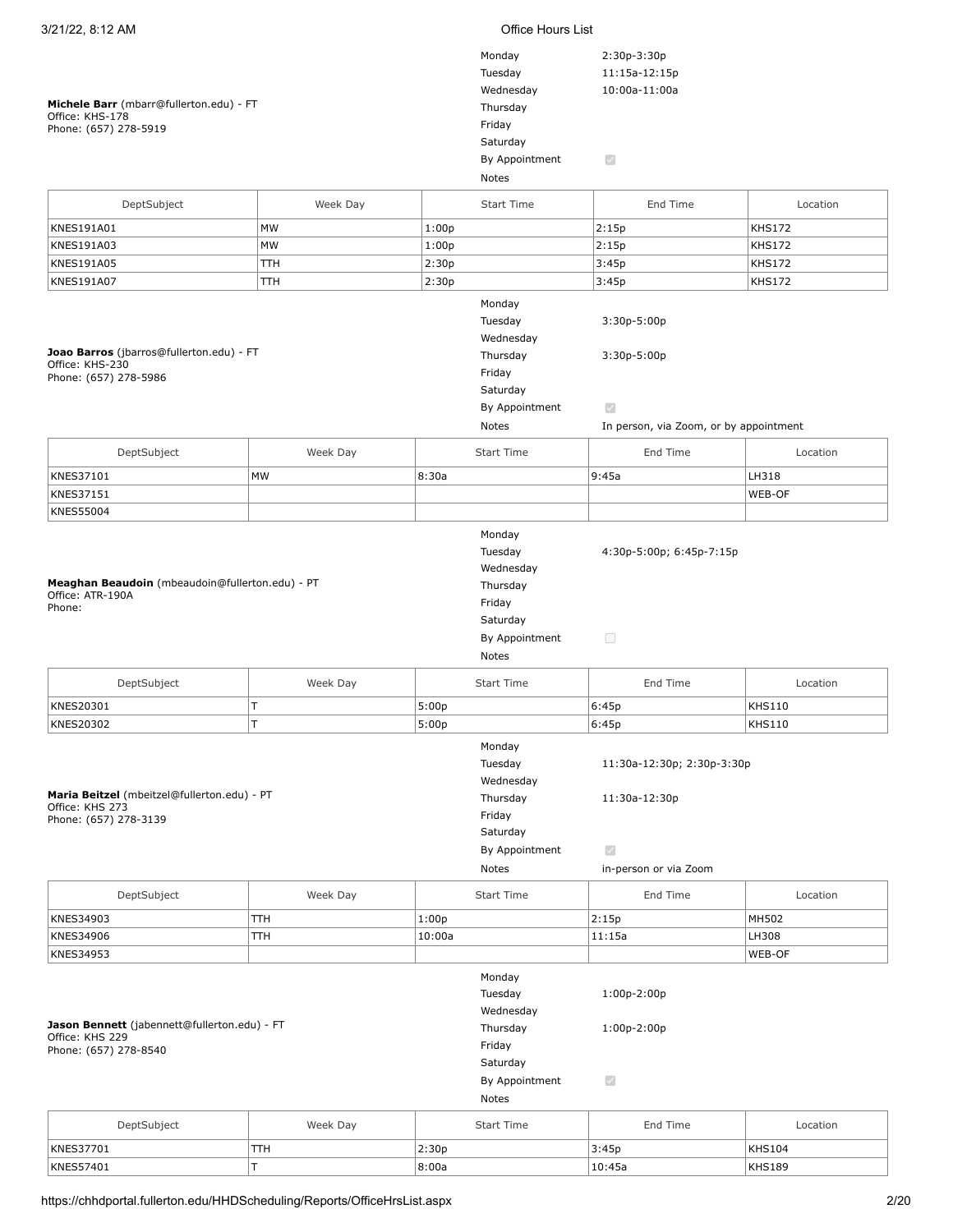### **Alain Bourgault** (abourgault@fullerton.edu) - FT Office: KHS-161B Phone: (657) 278-2879

| Monday         | 11:00a-12:15p               |
|----------------|-----------------------------|
| Tuesday        |                             |
| Wednesday      | 9:30a-10:00a; 11:00a-12:15p |
| Thursday       |                             |
| Friday         |                             |
| Saturday       |                             |
| By Appointment | S                           |
| Notes          |                             |

|                                                                                                      |           | Notes                                                                                       |                                                                                                              |               |
|------------------------------------------------------------------------------------------------------|-----------|---------------------------------------------------------------------------------------------|--------------------------------------------------------------------------------------------------------------|---------------|
| DeptSubject                                                                                          | Week Day  | <b>Start Time</b>                                                                           | End Time                                                                                                     | Location      |
| KNES112A01                                                                                           | F         | 8:00a                                                                                       | 9:40a                                                                                                        | <b>KHS160</b> |
| KNES114A01                                                                                           | <b>MW</b> | 10:00a                                                                                      | 10:50a                                                                                                       | <b>KHS151</b> |
| KNES24201                                                                                            | F         | 11:00a                                                                                      | 1:45p                                                                                                        | <b>KHS164</b> |
| <b>KNES24202</b>                                                                                     | F         | 2:00p                                                                                       | 4:45p                                                                                                        | <b>KHS164</b> |
| KNES30401                                                                                            | MW        | 2:30p                                                                                       | 3:45p                                                                                                        | <b>KHS108</b> |
| KNES39602                                                                                            |           |                                                                                             |                                                                                                              |               |
| KNES49505                                                                                            | MW        | 1:00p                                                                                       | 2:15p                                                                                                        | EC063         |
| Kristine Boyle-Walker (KBOYLE-WALKER@fullerton.edu) - PT<br>Office: KHS-159<br>Phone: (657) 278-5229 |           | Monday<br>Tuesday<br>Wednesday<br>Thursday<br>Friday<br>Saturday<br>By Appointment<br>Notes | 3:00p-4:00p by appointment<br>$\Box$                                                                         |               |
| DeptSubject                                                                                          | Week Day  | <b>Start Time</b>                                                                           | End Time                                                                                                     | Location      |
| KNES57801                                                                                            | T         | 4:00p                                                                                       | 6:45p                                                                                                        | <b>KHS189</b> |
| Kyle Burnett (kyburnett@fullerton.edu) - PT<br>Office: KHS-188<br>Phone: (657) 278-2858              |           | Monday<br>Tuesday<br>Wednesday<br>Thursday<br>Friday<br>Saturday<br>By Appointment<br>Notes | 10:00a-11:00a<br>10:00a-11:00a<br>$\blacktriangledown$                                                       |               |
| DeptSubject                                                                                          | Week Day  | <b>Start Time</b>                                                                           | End Time                                                                                                     | Location      |
| <b>KNES37502</b>                                                                                     | <b>MW</b> | 11:30a                                                                                      | 12:45p                                                                                                       | EC109         |
| Stacy Nicole Camou (scamou@fullerton.edu) - PT<br>Office: KHS-159<br>Phone: (657) 278-5229           |           | Monday<br>Tuesday<br>Wednesday<br>Thursday<br>Friday<br>Saturday<br>By Appointment<br>Notes | KNES 495 12:30p appointments scheduled via Zoom<br>$\checkmark$<br>KNES 365: schedule appointments via email |               |
| DeptSubject                                                                                          | Week Day  | <b>Start Time</b>                                                                           | End Time                                                                                                     | Location      |
| <b>KNES36550</b>                                                                                     |           |                                                                                             |                                                                                                              | WEB-OF        |
|                                                                                                      |           |                                                                                             |                                                                                                              |               |

KNES49501 MW 2:30p 3:45p KHS172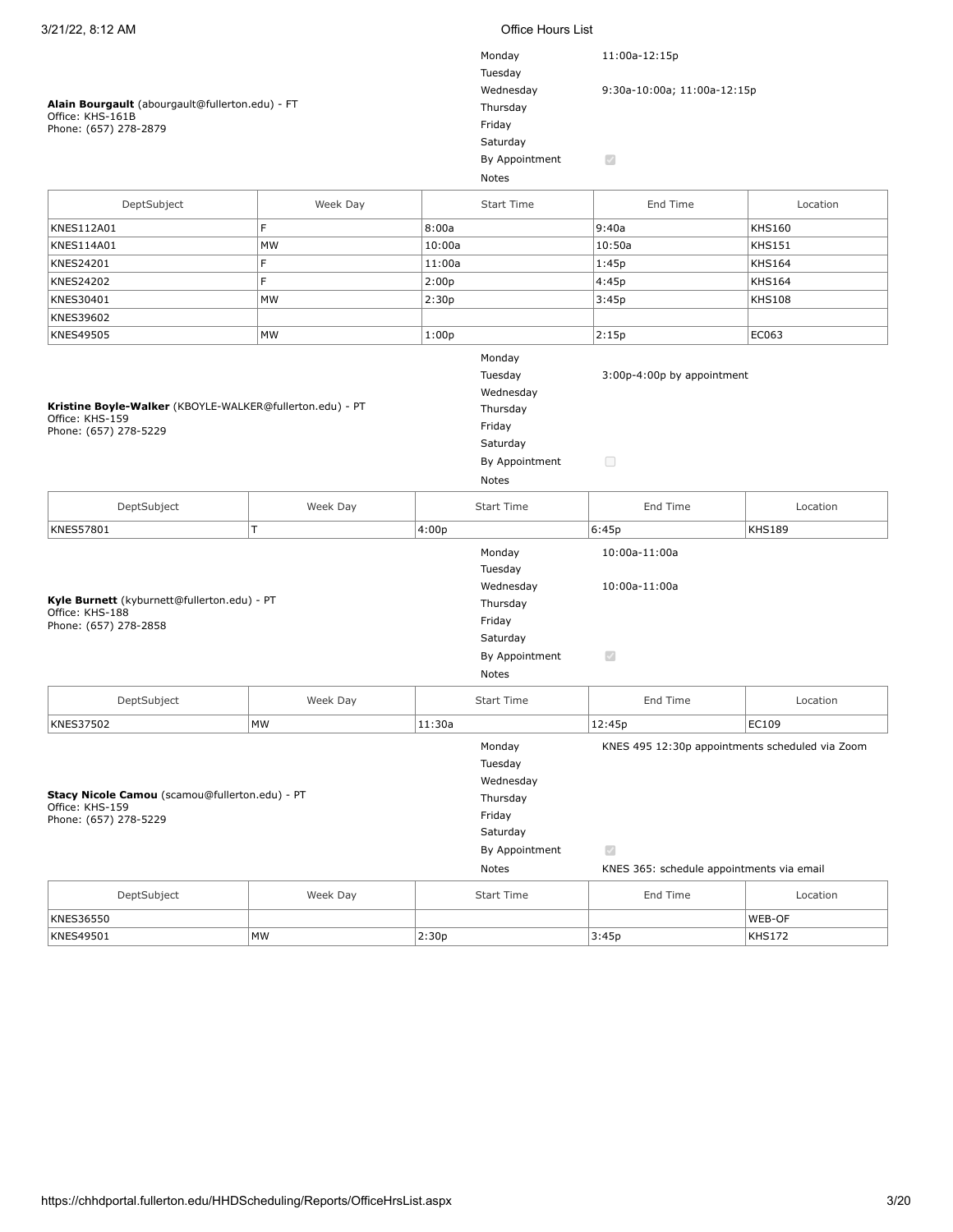| 3/21/22, 8:12 AM                                                                           |          |        | Office Hours List                                                                           |                                                                                                                                                                  |               |
|--------------------------------------------------------------------------------------------|----------|--------|---------------------------------------------------------------------------------------------|------------------------------------------------------------------------------------------------------------------------------------------------------------------|---------------|
| Julia Cappelli (jcappelli@fullerton.edu) - FT<br>Office: KHS-193B<br>Phone: (657) 278-4757 |          |        | Monday<br>Tuesday<br>Wednesday<br>Thursday<br>Friday<br>Saturday<br>By Appointment          | 10:00a-12:00p<br>9:00a-10:30a<br>10:00a-12:00p<br>9:00a-10:30a<br>$\overline{\mathcal{S}}$                                                                       |               |
|                                                                                            |          |        | Notes                                                                                       |                                                                                                                                                                  |               |
| DeptSubject                                                                                | Week Day |        | <b>Start Time</b>                                                                           | End Time                                                                                                                                                         | Location      |
| KNES24001                                                                                  | TTH      | 10:00a |                                                                                             | 10:45a                                                                                                                                                           | <b>KHS174</b> |
| KNES24002                                                                                  | TTH      | 10:45a |                                                                                             | 11:15a                                                                                                                                                           | <b>KHS174</b> |
| KNES24101                                                                                  | TTH      | 11:30a |                                                                                             | 12:15p                                                                                                                                                           | <b>KHS174</b> |
| KNES24102                                                                                  | TТH      | 12:15p |                                                                                             | 12:45p                                                                                                                                                           | <b>KHS174</b> |
| KNES49905                                                                                  |          |        |                                                                                             |                                                                                                                                                                  |               |
| David Chen (dapchen@fullerton.edu) - FT<br>Office: KHS-249<br>Phone: (657) 278-2514        |          |        | Monday<br>Tuesday<br>Wednesday<br>Thursday<br>Friday<br>Saturday<br>By Appointment<br>Notes | 3:00p-5:00p<br>4:00p-5:00p<br>$\mathcal{A}$<br>Before 2/28/2022 Online office hours 3:00-5:00 pm<br>Mondays (after 2/28/2022 listed above under office<br>hours) |               |
| DeptSubject                                                                                | Week Day |        | <b>Start Time</b>                                                                           | End Time                                                                                                                                                         | Location      |
| KNES37104                                                                                  | TTH      | 2:30p  |                                                                                             | 3:45p                                                                                                                                                            | MH682         |
| KNES37105                                                                                  | MW       | 1:00p  |                                                                                             | 2:15p                                                                                                                                                            | <b>KHS160</b> |
| KNES37150                                                                                  |          |        |                                                                                             |                                                                                                                                                                  | WEB-OF        |
| Kevin Choe (kchoe@fullerton.edu) - PT<br>Office: KHS-019<br>Phone:                         |          |        | Monday<br>Tuesday<br>Wednesday<br>Thursday<br>Friday<br>Saturday<br>By Appointment<br>Notes | 11:30a-12:45p<br>11:30a-12:45p<br>$\mathcal{S}$                                                                                                                  |               |
| DeptSubject                                                                                | Week Day |        | <b>Start Time</b>                                                                           | End Time                                                                                                                                                         | Location      |
| KNES36101                                                                                  | MW       | 10:00a |                                                                                             | 11:15a                                                                                                                                                           | EC067         |
| KNES36105                                                                                  | MW       | 1:00p  |                                                                                             | 2:15p                                                                                                                                                            | MH502         |
| KNES46101                                                                                  | F        | 9:00a  |                                                                                             | 11:45a                                                                                                                                                           | <b>KHS272</b> |
| Cynthia Clark (cyclark@fullerton.edu) - TA<br>Office: KHS-273<br>Phone:                    |          |        | Monday<br>Tuesday<br>Wednesday<br>Thursday<br>Friday<br>Saturday<br>By Appointment<br>Notes | 12:00p-1:30p in KHS 011<br>$\blacktriangledown$                                                                                                                  |               |
| DeptSubject                                                                                | Week Day |        | <b>Start Time</b>                                                                           | End Time                                                                                                                                                         | Location      |
| KNES14602                                                                                  | MW       | 9:00a  |                                                                                             | 9:50a                                                                                                                                                            | KHS274        |

KNES14603 MW 10:00a 10:50a KHS274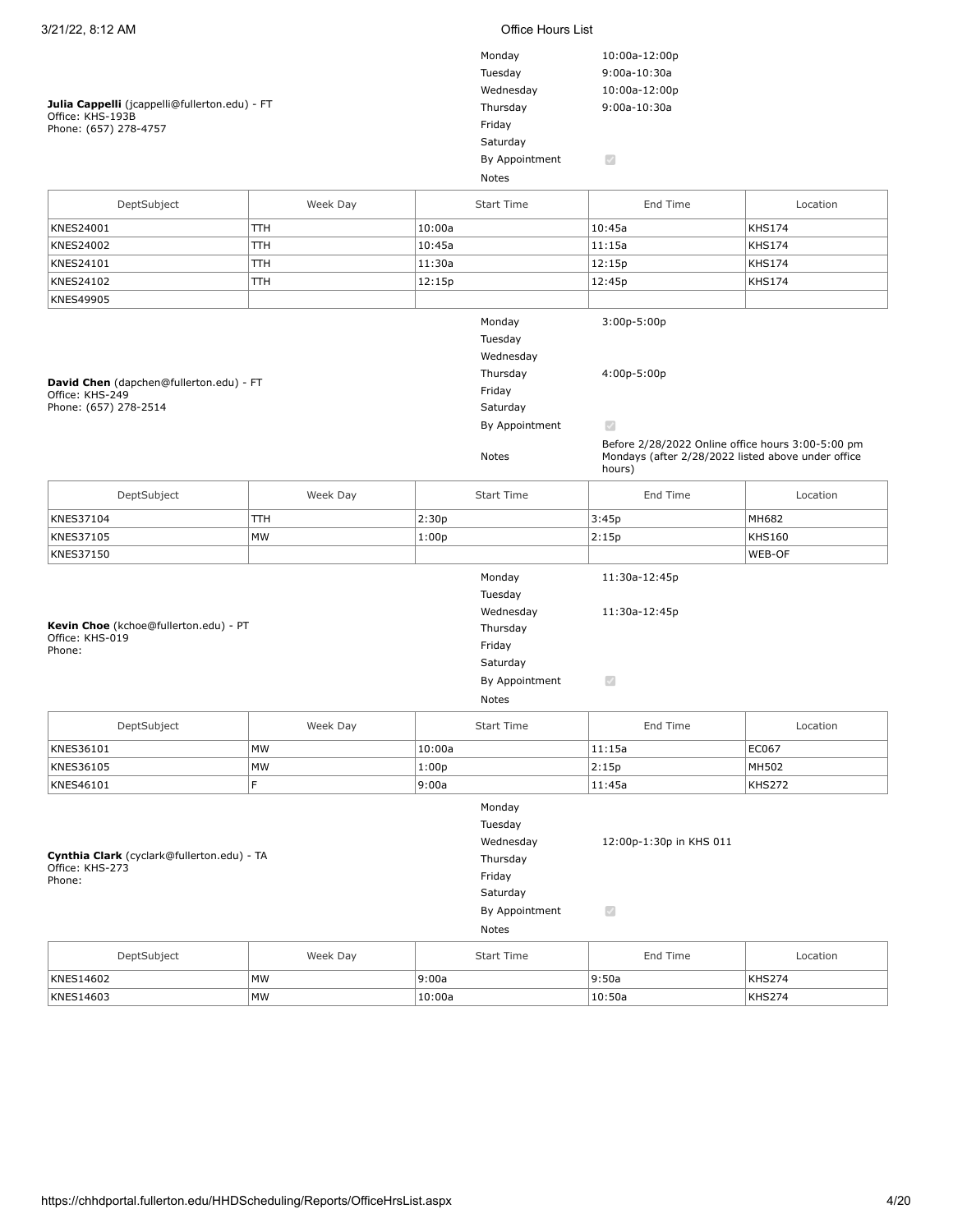| 3/21/22, 8:12 AM                                                                        |          |        | Office Hours List                                                                           |                                                                |               |  |  |
|-----------------------------------------------------------------------------------------|----------|--------|---------------------------------------------------------------------------------------------|----------------------------------------------------------------|---------------|--|--|
| Jared Coburn (jcoburn@fullerton.edu) - FT                                               |          |        | Monday<br>Tuesday<br>Wednesday<br>Thursday                                                  | 8:00a-9:30a via Zoom<br>10:00a-11:30a                          |               |  |  |
| Office: KHS-235<br>Phone: (657) 278-2629                                                |          |        | Friday                                                                                      |                                                                |               |  |  |
|                                                                                         |          |        | Saturday                                                                                    |                                                                |               |  |  |
|                                                                                         |          |        | By Appointment<br>Notes                                                                     | $\Box$<br>Wednesday: KHS 235 and virtual                       |               |  |  |
|                                                                                         |          |        |                                                                                             |                                                                |               |  |  |
| DeptSubject                                                                             | Week Day |        | <b>Start Time</b>                                                                           | End Time                                                       | Location      |  |  |
| KNES34802                                                                               | MW       | 11:30a |                                                                                             | 12:45p                                                         | <b>KHS270</b> |  |  |
| KNES34951                                                                               |          |        |                                                                                             |                                                                | WEB-OF        |  |  |
| KNES34952                                                                               |          |        |                                                                                             |                                                                | WEB-OF        |  |  |
| KNES45601                                                                               | F        | 8:00a  |                                                                                             | 10:45a                                                         | <b>KHS174</b> |  |  |
| <b>KNES59705</b>                                                                        |          |        |                                                                                             |                                                                |               |  |  |
| <b>KNES59806</b>                                                                        |          |        |                                                                                             |                                                                |               |  |  |
| <b>KNES59904</b>                                                                        |          |        |                                                                                             |                                                                |               |  |  |
| Pablo Costa (pcosta@fullerton.edu) - FT<br>Office: KHS-254<br>Phone: (657) 278-4232     |          |        | Monday<br>Tuesday<br>Wednesday<br>Thursday<br>Friday<br>Saturday<br>By Appointment<br>Notes | 1:00p-2:30P<br>11:30a-1:00p<br>$\Box$                          |               |  |  |
| DeptSubject                                                                             | Week Day |        | <b>Start Time</b>                                                                           | End Time                                                       | Location      |  |  |
| KNES34807                                                                               | TTH      | 1:00p  |                                                                                             | 2:15p                                                          | <b>KHS108</b> |  |  |
| <b>KNES34808</b>                                                                        | TTH      | 2:30p  |                                                                                             | 3:45p                                                          | LH306         |  |  |
| KNES51001                                                                               | T        | 4:00p  |                                                                                             | 6:45p                                                          | H413          |  |  |
| KNES59701                                                                               |          |        |                                                                                             |                                                                |               |  |  |
| <b>KNES59805</b>                                                                        |          |        |                                                                                             |                                                                |               |  |  |
| Justin Dennis (jddennis@fullerton.edu) - TA<br>Office:<br>Phone:                        |          |        |                                                                                             |                                                                |               |  |  |
| DeptSubject                                                                             | Week Day |        | Start Time                                                                                  | End Time                                                       | Location      |  |  |
| <b>KNES191A04</b>                                                                       | W        | 8:30a  |                                                                                             | 11:15a                                                         | <b>KHS110</b> |  |  |
| Phillip Drouet (pdrouet@fullerton.edu) - PT<br>Office: KHS-159<br>Phone: (657) 278-5229 |          |        | Monday<br>Tuesday<br>Wednesday<br>Thursday<br>Friday<br>Saturday<br>By Appointment<br>Notes | $6:45p-7:15p$<br>$\bigtriangledown$<br>by appointment via Zoom |               |  |  |
| DeptSubject                                                                             | Week Day |        | <b>Start Time</b>                                                                           | End Time                                                       | Location      |  |  |
| KNES45301                                                                               | W        | 4:00p  |                                                                                             | 6:45p                                                          | <b>KHS172</b> |  |  |
| Robert Dudley (rdudley@fullerton.edu) - PT<br>Office: KHS-159<br>Phone:                 |          |        | Monday<br>Tuesday<br>Wednesday<br>Thursday<br>Friday<br>Saturday<br>By Appointment<br>Notes | 7:00p-8:00p via Zoom<br>$9:45a-11:45a$<br>$\mathcal{S}$        |               |  |  |
| DeptSubject                                                                             | Week Day |        | <b>Start Time</b>                                                                           | End Time                                                       | Location      |  |  |
| KNES36003                                                                               | MW       | 8:30a  |                                                                                             | 9:45a                                                          | <b>KHS108</b> |  |  |
| KNES36107                                                                               |          |        |                                                                                             |                                                                | WEB-OF        |  |  |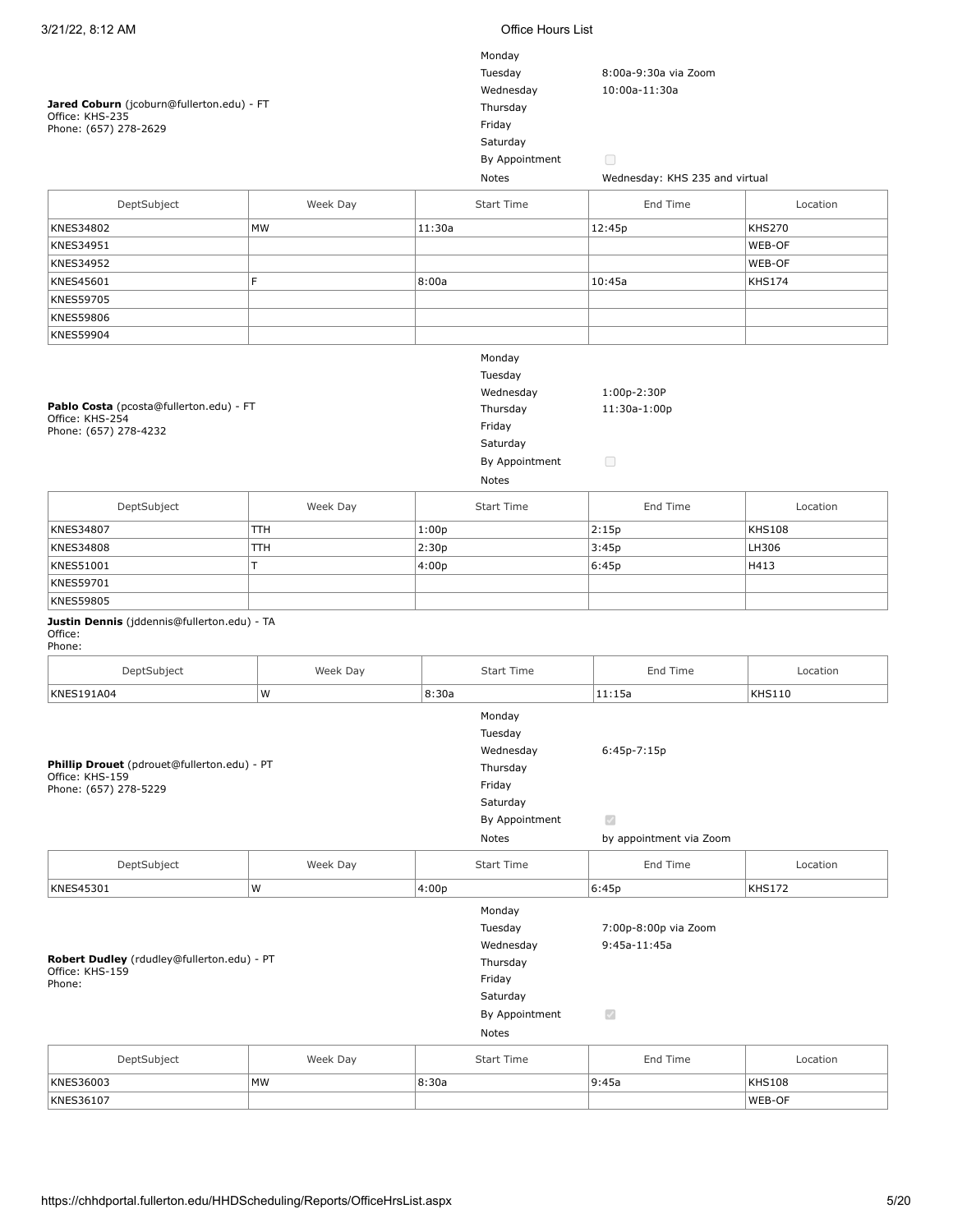| 3/21/22, 8:12 AM<br><b>Office Hours List</b>  |          |        |                   |                                      |               |
|-----------------------------------------------|----------|--------|-------------------|--------------------------------------|---------------|
|                                               |          |        | Monday            |                                      |               |
|                                               |          |        | Tuesday           | 1:30pm-3:00pm                        |               |
|                                               |          |        | Wednesday         |                                      |               |
| Koren Fisher (kofisher@fullerton.edu) - FT    |          |        |                   | Thursday<br>1:30pm-3:00pm            |               |
| Office: KHS-226                               |          |        | Friday            |                                      |               |
| Phone: (657) 278-2603                         |          |        | Saturday          |                                      |               |
|                                               |          |        | By Appointment    | $\bigtriangledown$                   |               |
|                                               |          |        |                   |                                      |               |
|                                               |          |        | Notes             | in person or via Zoom                |               |
| DeptSubject                                   | Week Day |        | <b>Start Time</b> | End Time                             | Location      |
| KNES34954                                     |          |        |                   |                                      | WEB-OF        |
| KNES35301                                     | MW       | 1:00p  |                   | 2:15p                                | LH315B        |
|                                               |          |        |                   |                                      |               |
| KNES45401                                     | W        | 4:00p  |                   | 6:45p                                | EC063         |
| KNES55001                                     |          |        |                   |                                      |               |
|                                               |          |        | Monday            | 7:00a-8:00a                          |               |
|                                               |          |        | Tuesday           | 7:00a-8:00a                          |               |
|                                               |          |        | Wednesday         | 7:00a-8:00a                          |               |
| Patrick Freeman (pfreeman@fullerton.edu) - PT |          |        | Thursday          | 7:00a-8:00a                          |               |
| Office: KHS-273<br>Phone: (657) 278-3139      |          |        | Friday            |                                      |               |
|                                               |          |        | Saturday          |                                      |               |
|                                               |          |        | By Appointment    | $\Box$                               |               |
|                                               |          |        | Notes             |                                      |               |
|                                               |          |        |                   |                                      |               |
| DeptSubject                                   | Week Day |        | <b>Start Time</b> | End Time                             | Location      |
| KNES15603                                     | TTH      | 11:00a |                   | 11:50a                               | <b>KHS202</b> |
| KNES246A01                                    | MW       | 8:00a  |                   | 8:30a                                | <b>KHS202</b> |
| KNES246A02                                    | MW       | 8:30a  |                   | 9:15a                                | <b>KHS202</b> |
| <b>KNES246A03</b>                             | TTH      | 8:00a  |                   | 8:30a                                | <b>KHS202</b> |
| <b>KNES246A04</b>                             | TTH      | 8:30a  |                   | 9:15a                                | <b>KHS202</b> |
| <b>KNES246A05</b>                             | TTH      | 9:30a  |                   | 10:00a                               | <b>KHS202</b> |
| <b>KNES246A06</b>                             | TTH      | 10:00a |                   | 10:45a                               | <b>KHS202</b> |
| KNES246A11                                    | MW       | 9:30a  |                   | 10:00a                               | <b>KHS202</b> |
| KNES246A12                                    | MW       | 10:00a |                   | 10:45a                               | <b>KHS202</b> |
|                                               |          |        |                   |                                      |               |
|                                               |          |        | Monday            |                                      |               |
|                                               |          |        | Tuesday           | $8:00a-9:00a$                        |               |
| Gina Galarze (gigalarze@fullerton.edu) - PT   |          |        | Wednesday         |                                      |               |
| Office: KHS-273                               |          |        | Thursday          | $8:00a-9:00a$                        |               |
| Phone:                                        |          |        | Friday            |                                      |               |
|                                               |          |        | Saturday          |                                      |               |
|                                               |          |        | By Appointment    | $\overline{\mathcal{L}}$             |               |
|                                               |          |        | Notes             | in-person or via Zoom by appointment |               |
| DeptSubject                                   | Week Day |        | <b>Start Time</b> | End Time                             | Location      |
|                                               |          |        |                   |                                      |               |
| KNES15401                                     | MW       | 10:00a |                   | 10:50a                               | <b>KHS264</b> |
| KNES15402                                     | MW       | 11:00a |                   | 11:50a                               | KHS264        |
| KNES15403                                     | TTH      | 9:00a  |                   | 9:50a                                | KHS264        |
| KNES15404                                     | TTH      | 10:00a |                   | 10:50a                               | KHS264        |
| KNES15405                                     | TTH      | 11:00a |                   | 11:50a                               | KHS264        |
|                                               |          |        | Monday            |                                      |               |
|                                               |          |        | Tuesday           |                                      |               |
|                                               |          |        | Wednesday         | 2:00p-3:30p via Zoom                 |               |
| Andrew Galpin (agalpin@fullerton.edu) - FT    |          |        | Thursday          | 2:00p-3:30p via Zoom                 |               |
| Office: KHS-233<br>Phone: (657) 278-2112      |          |        | Friday            |                                      |               |
|                                               |          |        | Saturday          |                                      |               |
|                                               |          |        | By Appointment    | $\overline{\mathcal{S}}$             |               |
|                                               |          |        | Notes             |                                      |               |
|                                               |          |        |                   |                                      |               |
| DeptSubject                                   | Week Day |        | <b>Start Time</b> | End Time                             | Location      |
| KNES35104                                     |          |        |                   |                                      | WEB-OF        |
| KNES35105                                     |          |        |                   |                                      | WEB-OF        |
| KNES45001                                     |          |        |                   |                                      | WEB-OH        |
| KNES55003                                     |          |        |                   |                                      |               |
|                                               |          |        |                   |                                      |               |

KNES55501 | |W | 4:00p | 6:45p | 6:45p | EC011

**KNES59702**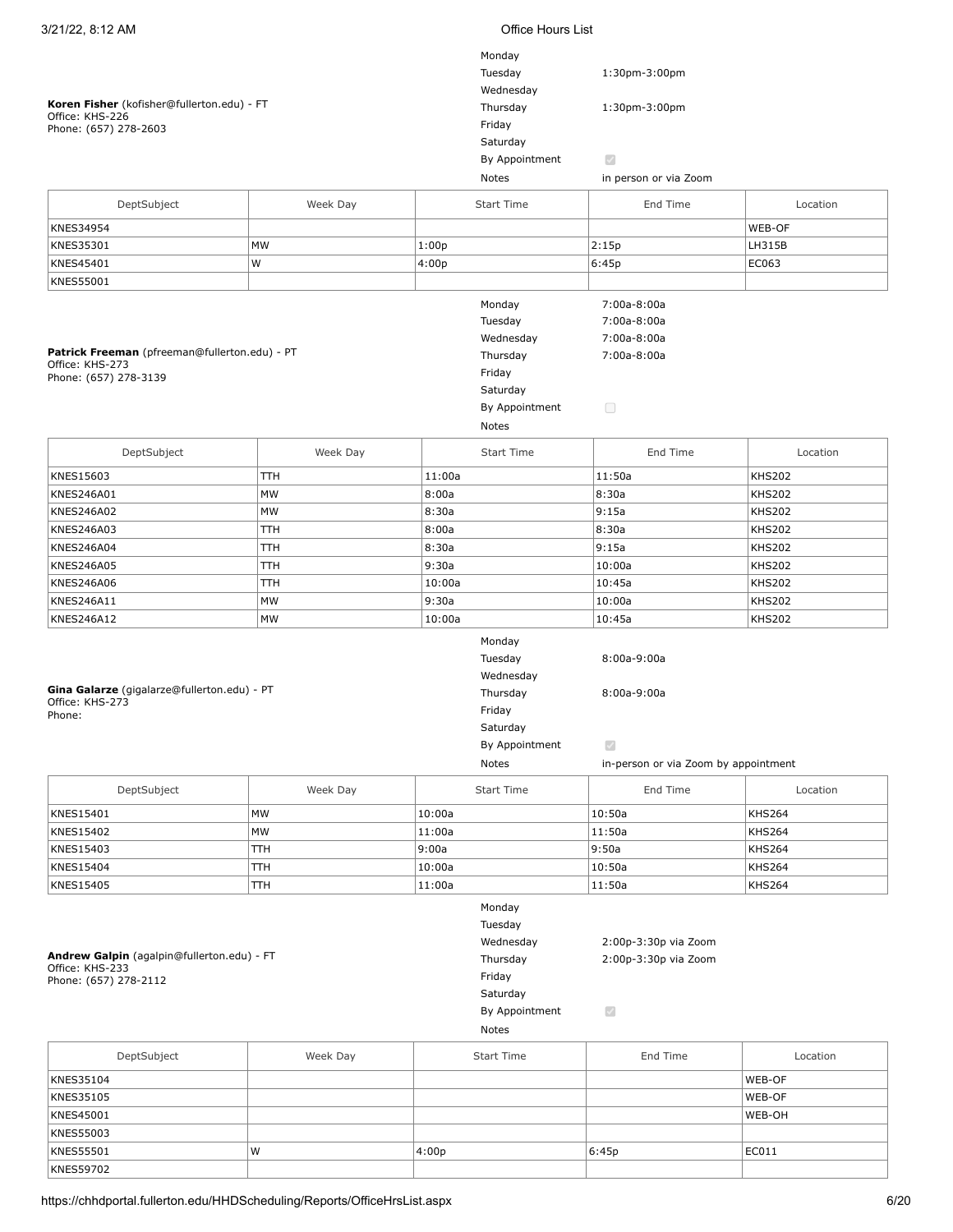| 3/21/22, 8:12 AM                                                   |            | <b>Office Hours List</b> |                   |                                               |               |  |  |
|--------------------------------------------------------------------|------------|--------------------------|-------------------|-----------------------------------------------|---------------|--|--|
|                                                                    |            |                          | Monday<br>Tuesday | 8:30a-10:00a                                  |               |  |  |
|                                                                    |            |                          | Wednesday         | 8:30a-10:00a                                  |               |  |  |
| Barbara Gil-Alviso (bgil@fullerton.edu) - FT<br>Office: KHS-161B   |            |                          | Thursday          |                                               |               |  |  |
| Phone: (657) 278-7065                                              |            |                          | Friday            |                                               |               |  |  |
|                                                                    |            |                          | Saturday          |                                               |               |  |  |
|                                                                    |            |                          | By Appointment    | $\bigtriangledown$                            |               |  |  |
|                                                                    |            |                          | Notes             | Virtual by appointment the month of February. |               |  |  |
|                                                                    |            |                          |                   |                                               |               |  |  |
| DeptSubject                                                        | Week Day   |                          | <b>Start Time</b> | End Time                                      | Location      |  |  |
| KNES36503                                                          | MW         | 11:30a                   |                   | 12:45p                                        | H228          |  |  |
| KNES37703                                                          | MW         | 1:00p                    |                   | 2:15p                                         | MH463         |  |  |
| <b>KNES37704</b>                                                   | MW         | 10:00a                   |                   | 11:15a                                        | EC007         |  |  |
| KNES49503                                                          | F.         | 10:00a                   |                   | 12:45p                                        | <b>KHS172</b> |  |  |
| <b>KNES49506</b>                                                   | F          | 8:30a                    |                   | 11:15a                                        | <b>KHS270</b> |  |  |
|                                                                    |            |                          |                   |                                               |               |  |  |
|                                                                    |            |                          | Monday            | $9:00a-12:00p$                                |               |  |  |
|                                                                    |            |                          | Tuesday           |                                               |               |  |  |
|                                                                    |            |                          | Wednesday         |                                               |               |  |  |
| John Gleaves (jgleaves@fullerton.edu) - FT                         |            |                          | Thursday          |                                               |               |  |  |
| Office: KHS-136<br>Phone: (657) 278-5907                           |            |                          | Friday            |                                               |               |  |  |
|                                                                    |            |                          | Saturday          |                                               |               |  |  |
|                                                                    |            |                          | By Appointment    | $\mathcal{S}$                                 |               |  |  |
|                                                                    |            |                          | Notes             | both in-person or via Zoom                    |               |  |  |
|                                                                    |            |                          |                   |                                               |               |  |  |
| DeptSubject                                                        | Week Day   |                          | <b>Start Time</b> | End Time                                      | Location      |  |  |
| KNES20202                                                          | TТH        | 1:00p                    |                   | 2:15p                                         | <b>KHS199</b> |  |  |
| KNES20203                                                          | W          | 11:30a                   |                   | 12:45p                                        | H224          |  |  |
| KNES38002                                                          | TТH        | 11:30a                   |                   | 12:45p                                        | <b>KHS172</b> |  |  |
|                                                                    |            |                          | Monday            |                                               |               |  |  |
|                                                                    |            |                          | Tuesday           |                                               |               |  |  |
|                                                                    |            |                          | Wednesday         |                                               |               |  |  |
| Stephen Gonzales (stgonzales@fullerton.edu) - TA                   |            |                          | Thursday          | 2:00p-2:50p                                   |               |  |  |
| Office: KHS-273                                                    |            |                          | Friday            |                                               |               |  |  |
| Phone:                                                             |            |                          | Saturday          |                                               |               |  |  |
|                                                                    |            |                          |                   |                                               |               |  |  |
|                                                                    |            |                          | By Appointment    | 0                                             |               |  |  |
|                                                                    |            |                          | Notes             | in-person or via Zoom                         |               |  |  |
| DeptSubject                                                        | Week Day   |                          | <b>Start Time</b> | End Time                                      | Location      |  |  |
| KNES10003                                                          | <b>TTH</b> | 9:00a                    |                   | 9:50a                                         | <b>KHS001</b> |  |  |
| KNES10004                                                          | TTH        | 3:00p                    |                   | 3:50p                                         | <b>KHS001</b> |  |  |
|                                                                    |            |                          | Monday            | 12:15p-1:15p                                  |               |  |  |
|                                                                    |            |                          | Tuesday           |                                               |               |  |  |
|                                                                    |            |                          | Wednesday         |                                               |               |  |  |
| Joanette Gonzalez (jojogonzalez@fullerton.edu) - TA                |            |                          |                   |                                               |               |  |  |
| Office: KHS-273                                                    |            |                          | Thursday          |                                               |               |  |  |
| Phone:                                                             |            |                          | Friday            |                                               |               |  |  |
|                                                                    |            |                          | Saturday          |                                               |               |  |  |
|                                                                    |            |                          | By Appointment    | $\Box$                                        |               |  |  |
|                                                                    |            |                          | Notes             | in KHS 110                                    |               |  |  |
| DeptSubject                                                        | Week Day   |                          | Start Time        | End Time                                      | Location      |  |  |
| KNES191A02                                                         | M          | 8:30a                    |                   | 11:15a                                        | <b>KHS110</b> |  |  |
| KNES21001                                                          | TTH        | 2:30p                    |                   | 3:45p                                         | <b>KHS108</b> |  |  |
|                                                                    |            |                          |                   |                                               |               |  |  |
|                                                                    |            |                          | Monday            | 10:00a-11:00a                                 |               |  |  |
|                                                                    |            |                          | Tuesday           |                                               |               |  |  |
|                                                                    |            |                          | Wednesday         |                                               |               |  |  |
| Sarah Hamamoto (skhamamoto@fullerton.edu) - FT<br>Office: KHS-193C |            |                          | Thursday          |                                               |               |  |  |
| Phone: (657) 278-5959                                              |            |                          | Friday            |                                               |               |  |  |
|                                                                    |            |                          | Saturday          |                                               |               |  |  |
|                                                                    |            |                          | By Appointment    | $\Box$                                        |               |  |  |
|                                                                    |            |                          | Notes             |                                               |               |  |  |
| DeptSubject                                                        | Week Day   |                          | <b>Start Time</b> | End Time                                      | Location      |  |  |
|                                                                    |            |                          |                   |                                               |               |  |  |
| KNES20206                                                          | MW         | 2:30p                    |                   | 3:45p                                         | H412          |  |  |
| <b>KNES20207</b>                                                   | MW         | 8:30a                    |                   | 9:45a                                         | GH335         |  |  |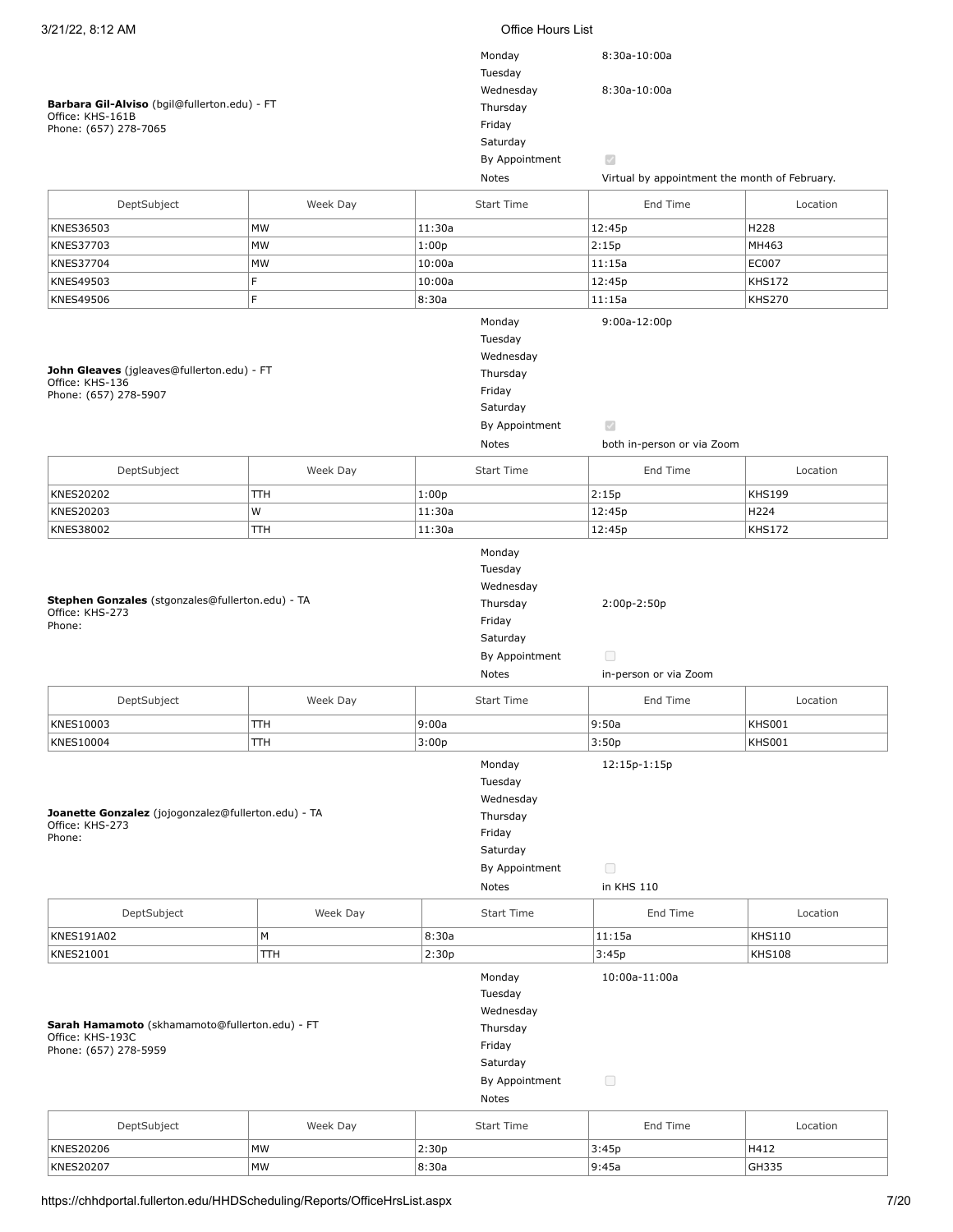| 3/21/22, 8:12 AM                                                                            |          |        | <b>Office Hours List</b>                                                                           |                                                                       |               |  |  |
|---------------------------------------------------------------------------------------------|----------|--------|----------------------------------------------------------------------------------------------------|-----------------------------------------------------------------------|---------------|--|--|
| Gina Harmston (gharmston@fullerton.edu) - PT<br>Office: KHS-159<br>Phone: (657) 278-5229    |          |        | Monday<br>Tuesday<br>Wednesday<br>Thursday<br>Friday<br>Saturday<br>By Appointment                 | 8:00a-11:30a via Zoom<br>11:00a-11:30a via Zoom<br>$\bigtriangledown$ |               |  |  |
|                                                                                             |          |        | Notes                                                                                              | All office hours are by appointment via Zoom.                         |               |  |  |
| DeptSubject                                                                                 | Week Day |        | Start Time                                                                                         | End Time                                                              | Location      |  |  |
| KNES34252                                                                                   |          |        |                                                                                                    |                                                                       | WEB-OF        |  |  |
| KNES34253                                                                                   |          |        |                                                                                                    |                                                                       | WEB-OF        |  |  |
| Christine Heusser (cheusser@fullerton.edu) - PT<br>Office: KHS-159<br>Phone: (657) 278-5229 |          |        |                                                                                                    |                                                                       |               |  |  |
| DeptSubject                                                                                 | Week Day |        | <b>Start Time</b>                                                                                  | End Time                                                              | Location      |  |  |
| KNES449I03                                                                                  |          |        |                                                                                                    |                                                                       |               |  |  |
| Kalani Hobayan (khobayan@fullerton.edu) - PT<br>Office: KHS-159<br>Phone: (657) 278-5229    |          |        | Monday<br>Tuesday<br>Wednesday<br>Thursday<br>Friday<br>Saturday<br>By Appointment<br>Notes        | $3:00p-4:00p$<br>$3:00p-4:00p$<br>$\mathcal{S}$                       |               |  |  |
| DeptSubject                                                                                 | Week Day |        | <b>Start Time</b>                                                                                  | End Time                                                              | Location      |  |  |
| KNES38603                                                                                   | T        | 4:00p  |                                                                                                    | 6:45p                                                                 | <b>KHS172</b> |  |  |
| <b>KNES38608</b>                                                                            | T        | 7:00p  |                                                                                                    | 9:45p                                                                 | <b>KHS160</b> |  |  |
| Matthieu Hoffmann (matthoffmann@fullerton.edu) - FT<br>Office: KHS-245<br>Phone:            |          |        | Tuesday<br>Wednesday<br>Thursday<br>Friday<br>Saturday<br>By Appointment<br>Notes                  | 2:30p-4:00p<br>$\Box$<br>in person and via Zoom at the same time      |               |  |  |
| DeptSubject                                                                                 | Week Day |        | Start Time                                                                                         | End Time                                                              | Location      |  |  |
| KNES38305                                                                                   | TTH      | 10:00a |                                                                                                    | 11:15a                                                                | LH318         |  |  |
| KNES38352                                                                                   |          |        |                                                                                                    |                                                                       | WEB-OF        |  |  |
| Justin Hostert (juhostert@fullerton.edu) - PT<br>Office: KHS 188<br>Phone: (657) 278-7702   |          |        | Monday<br>Tuesday<br>Wednesday<br>Thursday<br>Friday<br>Saturday<br>By Appointment<br><b>Notes</b> | 10:00a-12:00p<br>10:00a-12:00p<br>M<br>by appointment only            |               |  |  |
| DeptSubject                                                                                 | Week Day |        | Start Time                                                                                         | End Time                                                              | Location      |  |  |
| KNES20553                                                                                   |          |        |                                                                                                    |                                                                       | WEB-OF        |  |  |
| Michael Itagaki (mitagaki@fullerton.edu) - PT<br>Office: CP-923<br>Phone: (657) 278-3531    |          |        | Monday<br>Tuesday<br>Wednesday<br>Thursday<br>Friday<br>Saturday<br>By Appointment<br>Notes        | 1:00p-2:00p (in-person or via Zoom)<br>$\checkmark$                   |               |  |  |
| DeptSubject                                                                                 | Week Day |        | <b>Start Time</b>                                                                                  | End Time                                                              | Location      |  |  |
| KNES38150                                                                                   |          |        |                                                                                                    |                                                                       | WEB-OF        |  |  |
| KNES38175                                                                                   |          |        |                                                                                                    |                                                                       | WEB-OF        |  |  |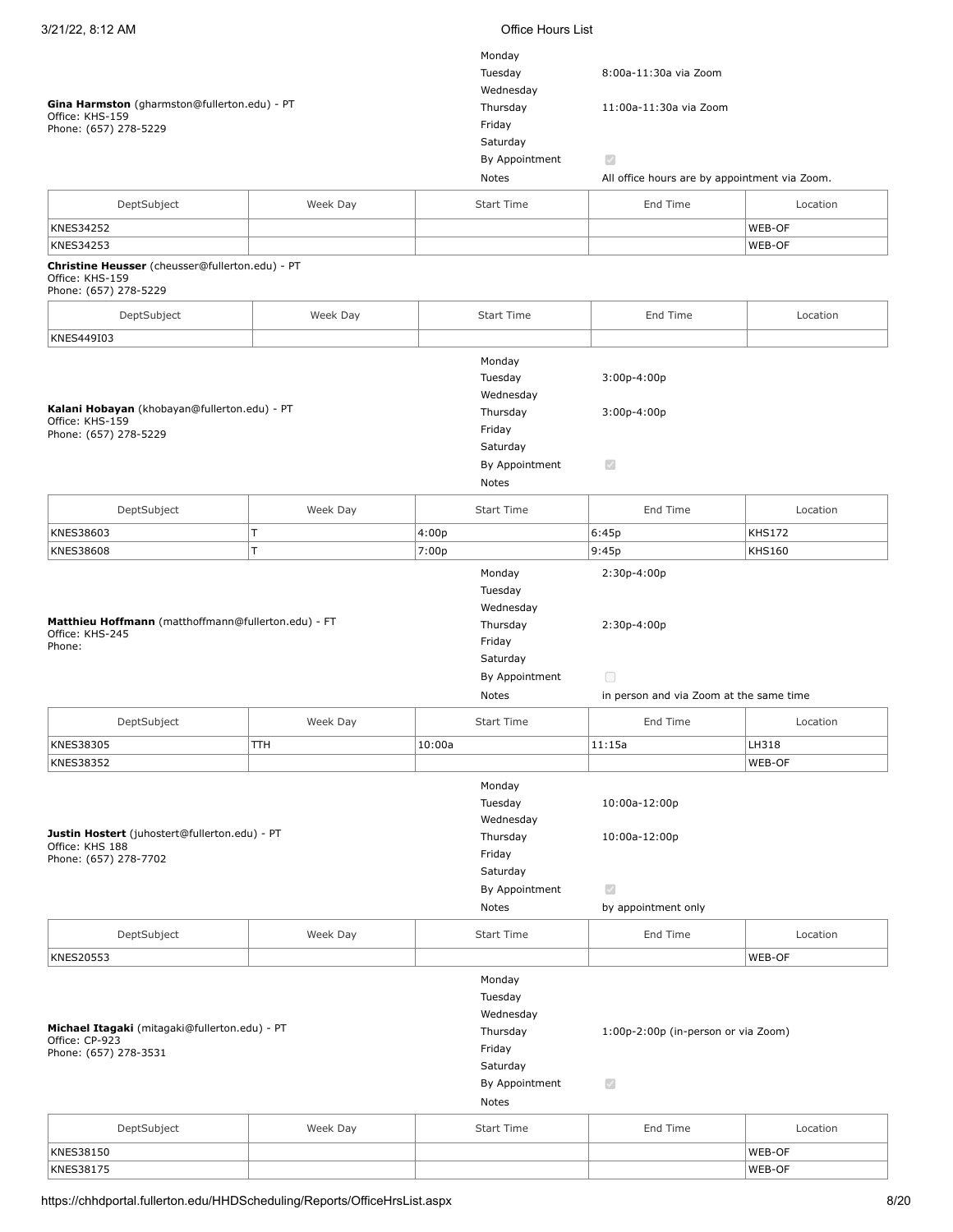| 3/21/22, 8:12 AM                                                                               |                                                                                             | <b>Office Hours List</b>                                                                    |                                                                     |                           |  |  |
|------------------------------------------------------------------------------------------------|---------------------------------------------------------------------------------------------|---------------------------------------------------------------------------------------------|---------------------------------------------------------------------|---------------------------|--|--|
| Russell Johnson (rujohnson@fullerton.edu) - PT<br>Office: KHS-159<br>Phone: (657) 278-4610     | Monday<br>Tuesday<br>Wednesday<br>Thursday<br>Friday<br>Saturday<br>By Appointment<br>Notes | 12:15p-1:00p<br>12:15p-1:00p<br>$\Box$                                                      |                                                                     |                           |  |  |
| DeptSubject                                                                                    | Week Day                                                                                    | <b>Start Time</b>                                                                           | End Time                                                            | Location                  |  |  |
| KNES214A01                                                                                     | TTH                                                                                         | 1:00p                                                                                       | 1:30p                                                               | <b>KHS119</b>             |  |  |
| KNES214A02                                                                                     | TTH                                                                                         | 1:30p                                                                                       | 2:15p                                                               | <b>OTHERPOOL</b>          |  |  |
| Tricia Kasamatsu (tkasamatsu@fullerton.edu) - FT<br>Office: KHS - 236<br>Phone: (657) 278-7206 |                                                                                             | Monday<br>Tuesday<br>Wednesday<br>Thursday<br>Friday<br>Saturday<br>By Appointment<br>Notes | 10:00a-11:30a, 1:00p-2:00p<br>$1:00p-2:00p$<br>$\blacktriangledown$ |                           |  |  |
|                                                                                                | Week Day                                                                                    | <b>Start Time</b>                                                                           | End Time                                                            | Location                  |  |  |
| DeptSubject                                                                                    |                                                                                             |                                                                                             |                                                                     |                           |  |  |
| KNES36501<br>KNES49903                                                                         | <b>TTH</b>                                                                                  | 11:30a                                                                                      | 12:45p                                                              | <b>KHS104</b>             |  |  |
| KNES58801                                                                                      | TН                                                                                          | 8:00a                                                                                       | 10:45a                                                              | <b>KHS108</b>             |  |  |
| KNES58901                                                                                      | F.                                                                                          | 8:00a                                                                                       | 10:45a                                                              | <b>KHS108</b>             |  |  |
| Kenneth Katz (kalan@fullerton.edu) - PT<br>Office: KHS-159<br>Phone: (657) 278-5685            |                                                                                             | Wednesday<br>Thursday<br>Friday<br>Saturday<br>By Appointment<br>Notes                      | $\mathcal{S}$<br>Virtual weeks: Tu:3:00p-4:00p                      |                           |  |  |
| DeptSubject                                                                                    | Week Day                                                                                    | <b>Start Time</b>                                                                           | End Time                                                            | Location                  |  |  |
| KNES35201                                                                                      | T                                                                                           | 4:00p                                                                                       | 6:45p                                                               | <b>KHS108</b>             |  |  |
| Robert Kersey (rkersey@fullerton.edu) - FT<br>Office: KHS-262<br>Phone: (657) 278-2676         |                                                                                             | Monday<br>Tuesday<br>Wednesday<br>Thursday                                                  |                                                                     |                           |  |  |
|                                                                                                |                                                                                             | Friday<br>Saturday<br>By Appointment<br>Notes                                               | 10:00am-11:00am via Zoom<br>$\checkmark$                            |                           |  |  |
| DeptSubject                                                                                    | Week Day                                                                                    | <b>Start Time</b>                                                                           | End Time                                                            | Location                  |  |  |
| KNES45101                                                                                      | TTH                                                                                         | 8:30a                                                                                       | 9:45a                                                               | WEB-OF                    |  |  |
| KNES45102                                                                                      | <b>TTH</b>                                                                                  | 8:30a                                                                                       | 9:45a                                                               | WEB-OF                    |  |  |
| Michael Kingsbury (mkingsbury@fullerton.edu) - PT<br>Office: KHS-159<br>Phone:                 |                                                                                             | Monday<br>Tuesday<br>Wednesday<br>Thursday<br>Friday<br>Saturday<br>By Appointment<br>Notes | 9:00a-9:50a; 10:00a-10:50a<br>9:00a-9:50a; 10:00a-10:50a<br>$\Box$  |                           |  |  |
|                                                                                                |                                                                                             |                                                                                             |                                                                     |                           |  |  |
| DeptSubject<br>KNES119A01                                                                      | Week Day<br>TTH                                                                             | Start Time<br>9:00a                                                                         | End Time<br>9:50a                                                   | Location<br><b>KHS151</b> |  |  |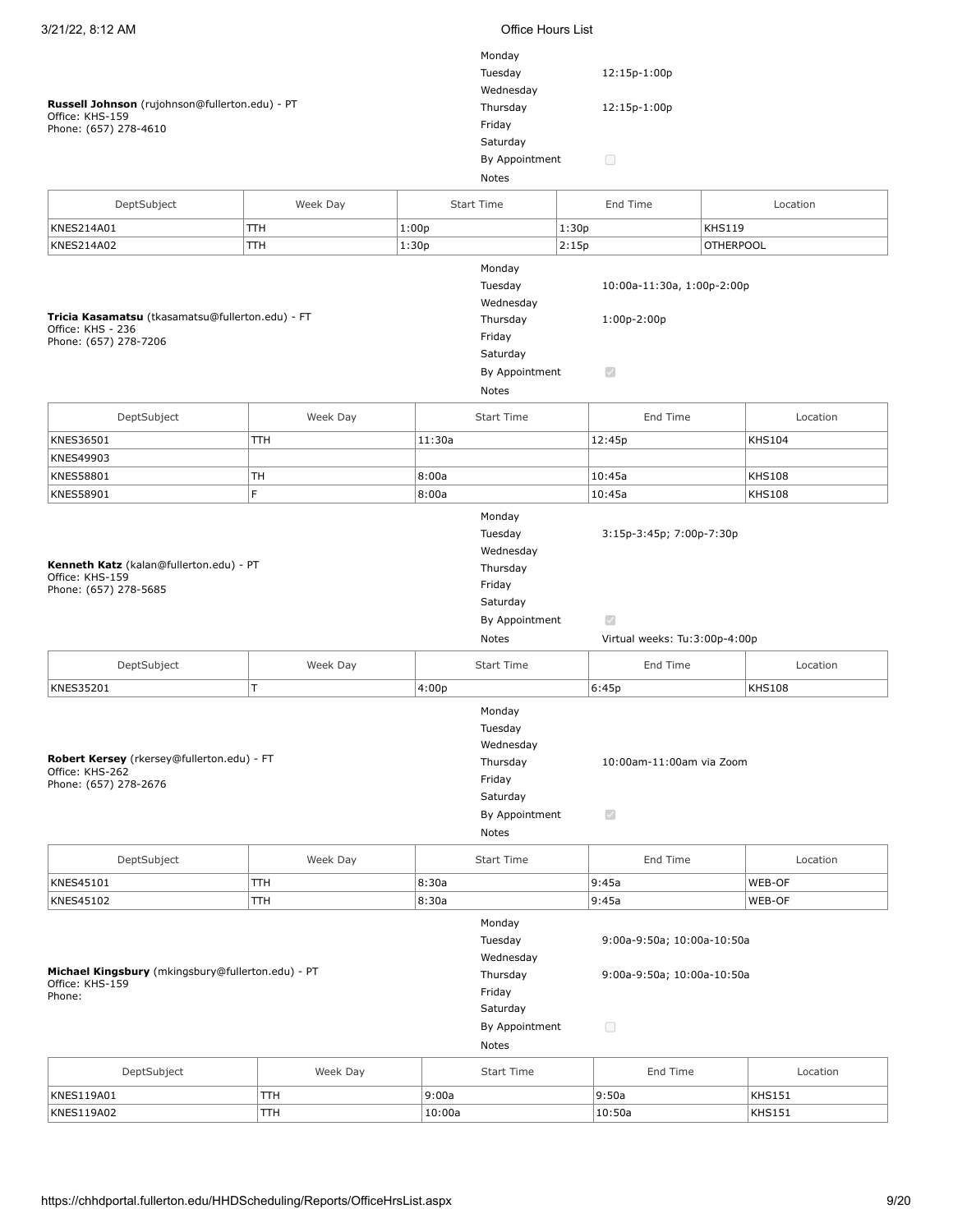| 3/21/22, 8:12 AM                                 |           |        | Office Hours List |                            |               |  |
|--------------------------------------------------|-----------|--------|-------------------|----------------------------|---------------|--|
|                                                  |           |        | Monday            | KNES 377 1p-2:30p          |               |  |
|                                                  |           |        | Tuesday           | KNES 365 10a-12pm          |               |  |
|                                                  |           |        | Wednesday         | KNES 377 1p-2:30p          |               |  |
| Ky Kugler (kkugler@fullerton.edu) - PT           |           |        |                   |                            |               |  |
| Office: KHS159                                   |           |        | Thursday          | KNES 365 10a-12pm          |               |  |
| Phone: 657-278-3316                              |           |        | Friday            |                            |               |  |
|                                                  |           |        | Saturday          |                            |               |  |
|                                                  |           |        | By Appointment    | $\blacktriangledown$       |               |  |
|                                                  |           |        | Notes             |                            |               |  |
| DeptSubject                                      | Week Day  |        | <b>Start Time</b> | End Time                   | Location      |  |
| KNES36502                                        | TТH       | 8:30a  |                   | 9:45a                      | <b>KHS270</b> |  |
| KNES37702                                        | MW        | 11:30a |                   | 12:45p                     | H523          |  |
|                                                  |           |        | Monday            | 8:00a-8:30a; 11:15a-11:45a |               |  |
|                                                  |           |        | Tuesday           |                            |               |  |
|                                                  |           |        | Wednesday         | 8:00a-8:30a; 11:15a-11:45a |               |  |
| Patricia Laguna (plaguna@fullerton.edu) - FT     |           |        | Thursday          |                            |               |  |
| Office: KHS-262                                  |           |        | Friday            |                            |               |  |
| Phone: (657) 278-3783                            |           |        | Saturday          |                            |               |  |
|                                                  |           |        | By Appointment    | $\Box$                     |               |  |
|                                                  |           |        |                   |                            |               |  |
|                                                  |           |        | Notes             |                            |               |  |
| DeptSubject                                      | Week Day  |        | <b>Start Time</b> | End Time                   | Location      |  |
| KNES38301                                        | <b>MW</b> | 8:30a  |                   | 9:45a                      | <b>KHS172</b> |  |
| KNES38302                                        | <b>MW</b> | 10:00a |                   | 11:15a                     | <b>KHS172</b> |  |
|                                                  |           |        | Monday            |                            |               |  |
|                                                  |           |        | Tuesday           | 2:00p-3:00p via Zoom       |               |  |
|                                                  |           |        | Wednesday         |                            |               |  |
| Joanne Lam (joalam@fullerton.edu) - TA           |           |        | Thursday          |                            |               |  |
|                                                  |           |        |                   |                            |               |  |
| Office: KHS-273                                  |           |        |                   |                            |               |  |
| Phone:                                           |           |        | Friday            |                            |               |  |
|                                                  |           |        | Saturday          |                            |               |  |
|                                                  |           |        | By Appointment    | $\bigtriangledown$         |               |  |
|                                                  |           |        | Notes             |                            |               |  |
| DeptSubject                                      | Week Day  |        | <b>Start Time</b> | End Time                   | Location      |  |
| KNES10002                                        | MW        | 3:00p  |                   | 3:50p                      | <b>KHS001</b> |  |
| KNES10303                                        | MW        | 12:00p |                   | 12:50p                     | <b>KHS151</b> |  |
|                                                  |           |        | Monday            | 11:00a-12:00p via Skype    |               |  |
|                                                  |           |        | Tuesday           |                            |               |  |
|                                                  |           |        | Wednesday         |                            |               |  |
| Suzanne Lawrence (smlawrence@fullerton.edu) - PT |           |        |                   |                            |               |  |
| Office: WEB                                      |           |        | Thursday          | 11:00a-12:00p via Skype    |               |  |
| Phone: (657) 278-3316                            |           |        | Friday            |                            |               |  |
|                                                  |           |        | Saturday          |                            |               |  |
|                                                  |           |        | By Appointment    | $\Box$                     |               |  |
|                                                  |           |        | Notes             |                            |               |  |
| DeptSubject                                      | Week Day  |        | <b>Start Time</b> | End Time                   | Location      |  |
| KNES35353                                        |           |        |                   |                            | WEB-OF        |  |
| <b>KNES35354</b>                                 |           |        |                   |                            | WEB-OF        |  |
| KNES38050                                        |           |        |                   |                            | WEB-OF        |  |
| KNES38051                                        |           |        |                   |                            | WEB-OF        |  |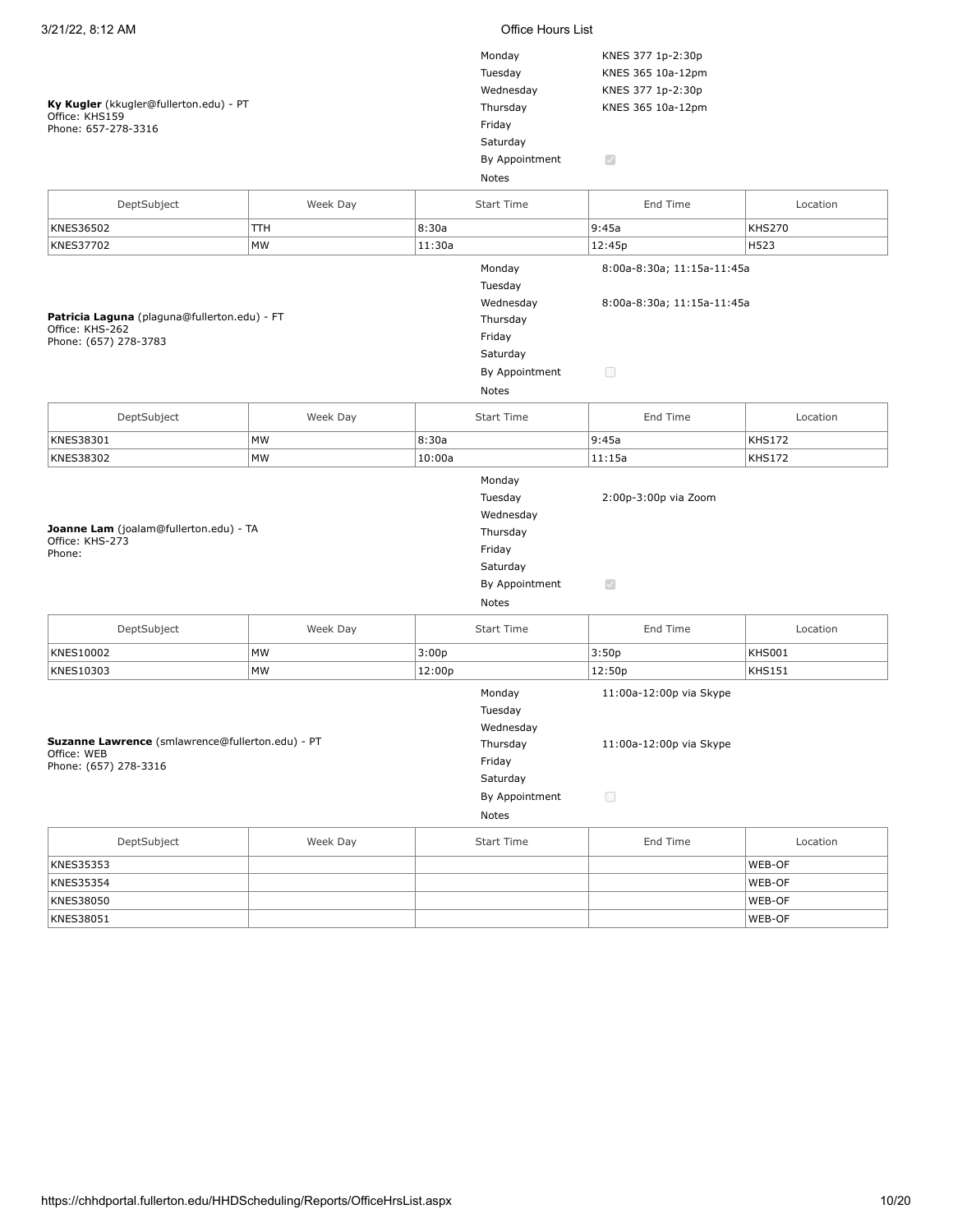| 3/21/22, 8:12 AM                                                                              |          | Office Hours List |                                                                                                    |                                                          |               |  |  |
|-----------------------------------------------------------------------------------------------|----------|-------------------|----------------------------------------------------------------------------------------------------|----------------------------------------------------------|---------------|--|--|
| Do Kyeong Lee (dolee@fullerton.edu) - FT<br>Office: KHS 223<br>Phone: (657) 278-3334          |          |                   | Monday<br>Tuesday<br>Wednesday<br>Thursday<br>Friday<br>Saturday<br>By Appointment                 | 8:00a-9:30a via Zoom<br>8:00a-9:30a via Zoom<br>$\Box$   |               |  |  |
|                                                                                               |          |                   | Notes                                                                                              |                                                          |               |  |  |
| DeptSubject                                                                                   | Week Day |                   | <b>Start Time</b>                                                                                  | End Time                                                 | Location      |  |  |
| KNES36401                                                                                     | MW       | 10:00a            |                                                                                                    | 11:15a                                                   | GH302         |  |  |
| KNES36402                                                                                     |          |                   |                                                                                                    |                                                          | WEB-OF        |  |  |
| KNES37103                                                                                     |          |                   |                                                                                                    |                                                          | WEB-OF        |  |  |
| KNES49904                                                                                     |          |                   |                                                                                                    |                                                          |               |  |  |
| KNES59803                                                                                     |          |                   |                                                                                                    |                                                          |               |  |  |
| Jingwen Liu (jingwliu@fullerton.edu) - FT<br>Office: KHS-255<br>Phone:                        |          |                   | Monday<br>Tuesday<br>Wednesday<br>Thursday<br>Friday<br>Saturday<br>By Appointment<br>Notes        | 9:45a-12:45p<br>$\bigtriangledown$                       |               |  |  |
| DeptSubject                                                                                   | Week Day |                   | Start Time                                                                                         | End Time                                                 | Location      |  |  |
| KNES24301                                                                                     | TТH      | 2:30p             |                                                                                                    | 3:45p                                                    | EC165         |  |  |
| KNES38801                                                                                     | T        | 7:00a             |                                                                                                    | 9:45a                                                    | EC011         |  |  |
| KNES449S01                                                                                    | T.       | 4:00p             |                                                                                                    | 6:45p                                                    | EC167         |  |  |
| Matthew Llewellyn (mllewellyn@fullerton.edu) - FT<br>Office: KHS-232<br>Phone: (657) 278-2156 |          |                   | Monday<br>Tuesday<br>Wednesday<br>Thursday<br>Friday<br>Saturday<br>By Appointment<br><b>Notes</b> | 10:00a-12:00p<br>10:00a-12:00p<br>$\Box$                 |               |  |  |
| DeptSubject                                                                                   | Week Day |                   | <b>Start Time</b>                                                                                  | End Time                                                 | Location      |  |  |
| KNES38102                                                                                     | МW       | 8:30a             |                                                                                                    | 9:45a                                                    | KHS199        |  |  |
| KNES38153                                                                                     |          |                   |                                                                                                    |                                                          | WEB-OF        |  |  |
| Robert Lockie (rlockie@fullerton.edu) - FT<br>Office: KHS 253<br>Phone: (657) 278-4971        |          |                   | Monday<br>Tuesday<br>Wednesday<br>Thursday<br>Friday<br>Saturday<br>By Appointment<br>Notes        | 11:30a-1:00p via Zoom<br>11:30a-1:00p via Zoom<br>$\Box$ |               |  |  |
| DeptSubject                                                                                   | Week Day |                   | <b>Start Time</b>                                                                                  | End Time                                                 | Location      |  |  |
| KNES32001                                                                                     | TTH      | 2:30p             |                                                                                                    | 3:45p                                                    | <b>KHS160</b> |  |  |
| KNES35101                                                                                     | TTH      | 1:00p             |                                                                                                    | 2:15p                                                    | <b>KHS270</b> |  |  |
| KNES45701                                                                                     | TTH      | 10:00a            |                                                                                                    | 11:15a                                                   | E321          |  |  |
| KNES45801                                                                                     | T.       | 4:00p             |                                                                                                    | 6:45p                                                    | <b>KHS270</b> |  |  |
| KNES49902                                                                                     |          |                   |                                                                                                    |                                                          |               |  |  |
| KNES59703                                                                                     |          |                   |                                                                                                    |                                                          |               |  |  |
| <b>KNES59804</b>                                                                              |          |                   |                                                                                                    |                                                          |               |  |  |
| KNES59905                                                                                     |          |                   |                                                                                                    |                                                          |               |  |  |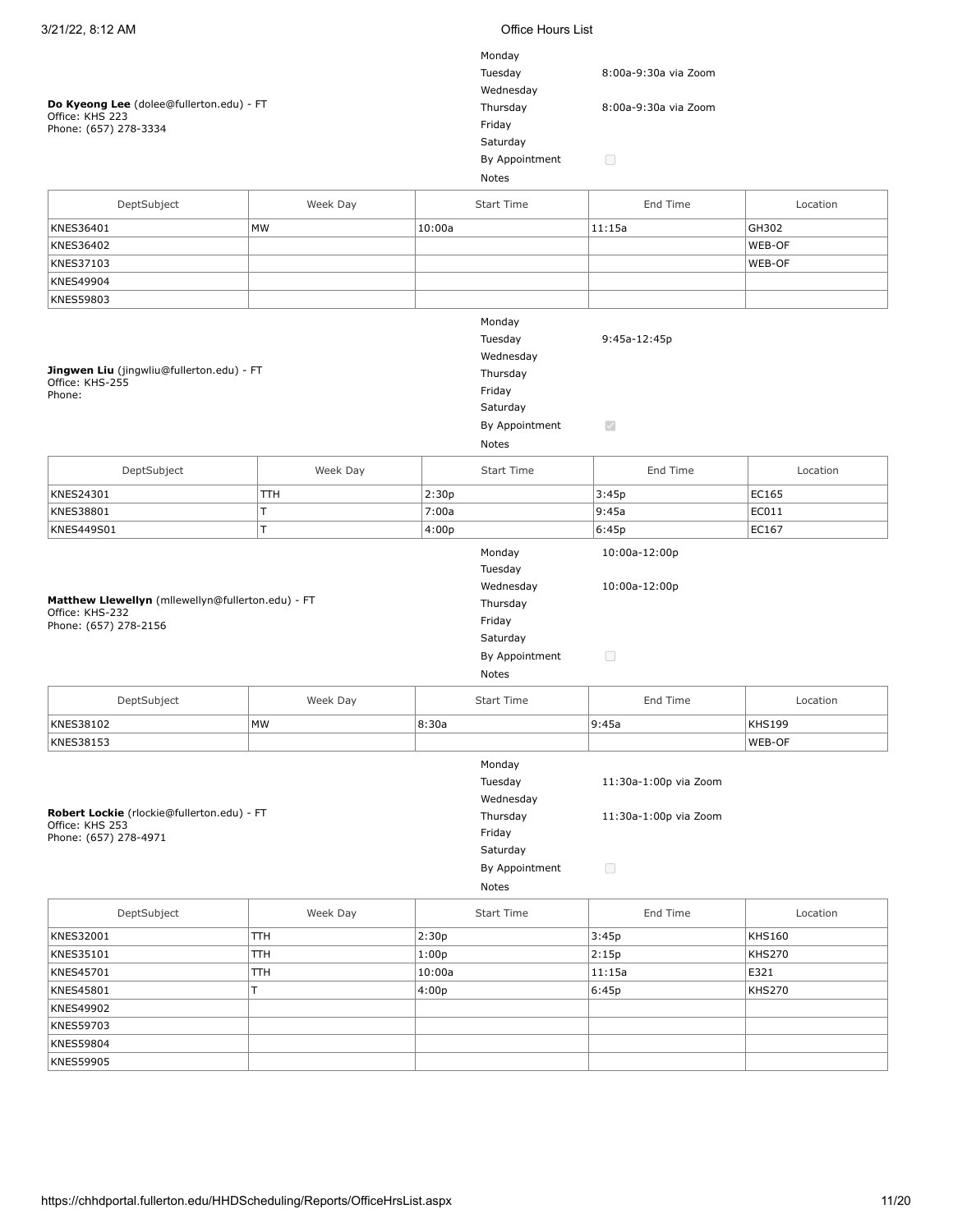| 3/21/22, 8:12 AM                                                                                        |           |                                      | Office Hours List                                                                           |                                                                                 |                                                 |  |  |
|---------------------------------------------------------------------------------------------------------|-----------|--------------------------------------|---------------------------------------------------------------------------------------------|---------------------------------------------------------------------------------|-------------------------------------------------|--|--|
| Nicole Lombardi - Risen (nlombardi-risen@fullerton.edu) - PT<br>Office: KHS-159<br>Phone:               |           |                                      | Monday<br>Tuesday<br>Wednesday<br>Thursday<br>Friday<br>Saturday<br>By Appointment<br>Notes | 6:00p-7:00p<br>$\mathcal{S}$<br>KHS 159 or via Zoom by appt.                    |                                                 |  |  |
| DeptSubject                                                                                             | Week Day  |                                      | <b>Start Time</b>                                                                           | End Time                                                                        | Location                                        |  |  |
| KNES36302                                                                                               | M         | 7:00p                                |                                                                                             | 9:45p                                                                           | <b>KHS108</b>                                   |  |  |
| Scott Lynn (slynn@fullerton.edu) - FT<br>Office: KHS-224<br>Phone: (657) 278-7779                       |           |                                      |                                                                                             |                                                                                 |                                                 |  |  |
| DeptSubject                                                                                             | Week Day  |                                      | <b>Start Time</b>                                                                           | End Time                                                                        | Location                                        |  |  |
| KNES36001                                                                                               | TTH       | 2:30p                                |                                                                                             | 3:45p                                                                           | <b>KHS199</b>                                   |  |  |
| KNES46301                                                                                               | W         | 4:00p                                |                                                                                             | 6:45p                                                                           | <b>KHS270</b>                                   |  |  |
| KNES55002                                                                                               |           |                                      |                                                                                             |                                                                                 |                                                 |  |  |
| KNES56101                                                                                               | M         | 4:00p                                |                                                                                             | 6:45p                                                                           | EC121                                           |  |  |
| KNES59801                                                                                               |           |                                      |                                                                                             |                                                                                 |                                                 |  |  |
| KNES59901                                                                                               |           |                                      |                                                                                             |                                                                                 |                                                 |  |  |
| Emmanuel Macedo (emacedo@fullerton.edu) - PT<br>Office: WEB<br>Phone:                                   |           | Monday<br>Tuesday<br>Friday<br>Notes | Wednesday<br>Thursday<br>Saturday<br>By Appointment                                         | 12:00p-12:30p<br>12:00p-12:30p<br>$\overline{\mathcal{S}}$                      |                                                 |  |  |
| DeptSubject                                                                                             | Week Day  |                                      | <b>Start Time</b>                                                                           | End Time                                                                        | Location                                        |  |  |
| KNES38053                                                                                               |           |                                      |                                                                                             |                                                                                 | WEB-OF                                          |  |  |
| KNES38054                                                                                               |           |                                      |                                                                                             |                                                                                 | WEB-OF                                          |  |  |
| <b>KNES38055</b>                                                                                        |           |                                      |                                                                                             |                                                                                 | WEB-OF                                          |  |  |
| Magdalena Mankowska Gleaves (mmankowska@fullerton.edu) - PT<br>Office: KHS-159<br>Phone: (657) 278-5229 |           | Monday<br>Tuesday<br>Friday<br>Notes | Wednesday<br>Thursday<br>Saturday<br>By Appointment                                         | 11:30a-2:30p<br>4:30p-6:30p via Zoom<br>$\Box$<br>Tuesday: in-person & via Zoom |                                                 |  |  |
| DeptSubject                                                                                             | Week Day  |                                      | <b>Start Time</b>                                                                           | End Time                                                                        | Location                                        |  |  |
|                                                                                                         |           |                                      |                                                                                             |                                                                                 |                                                 |  |  |
| KNES32501<br>KNES32502                                                                                  | MW<br>TTH | 2:30p<br>10:00a                      |                                                                                             | 3:45p<br>11:15a                                                                 | MH406<br>H511                                   |  |  |
|                                                                                                         |           |                                      |                                                                                             |                                                                                 |                                                 |  |  |
| KNES38052                                                                                               |           |                                      |                                                                                             |                                                                                 | WEB-OF                                          |  |  |
| KNES38075                                                                                               | T         |                                      |                                                                                             |                                                                                 | WEB-OF                                          |  |  |
| KNES38604<br>KNES38607                                                                                  | W         | 7:00a<br>7:00a                       |                                                                                             | 9:45a<br>9:45a                                                                  | KHS160<br>EC034                                 |  |  |
| R. Douglas Manning (rd.manning@fullerton.edu) - PT<br>Office: KHS159<br>Phone: 657-278-3316             |           | Monday<br>Tuesday<br>Friday          | Wednesday<br>Thursday<br>Saturday<br>By Appointment                                         | 6:45p-7:45p in GH 302<br>$\mathcal{S}$                                          | QUESTIONS forum on CANVAS and Immediately after |  |  |
|                                                                                                         |           | Notes                                |                                                                                             | class                                                                           |                                                 |  |  |
| DeptSubject                                                                                             | Week Day  |                                      | <b>Start Time</b>                                                                           | End Time                                                                        | Location                                        |  |  |
| <b>KNFS41401</b>                                                                                        | T         | 4:00n                                |                                                                                             | 6:45n                                                                           | GH302                                           |  |  |

KNES41401 T 4:00p 6:45p GH302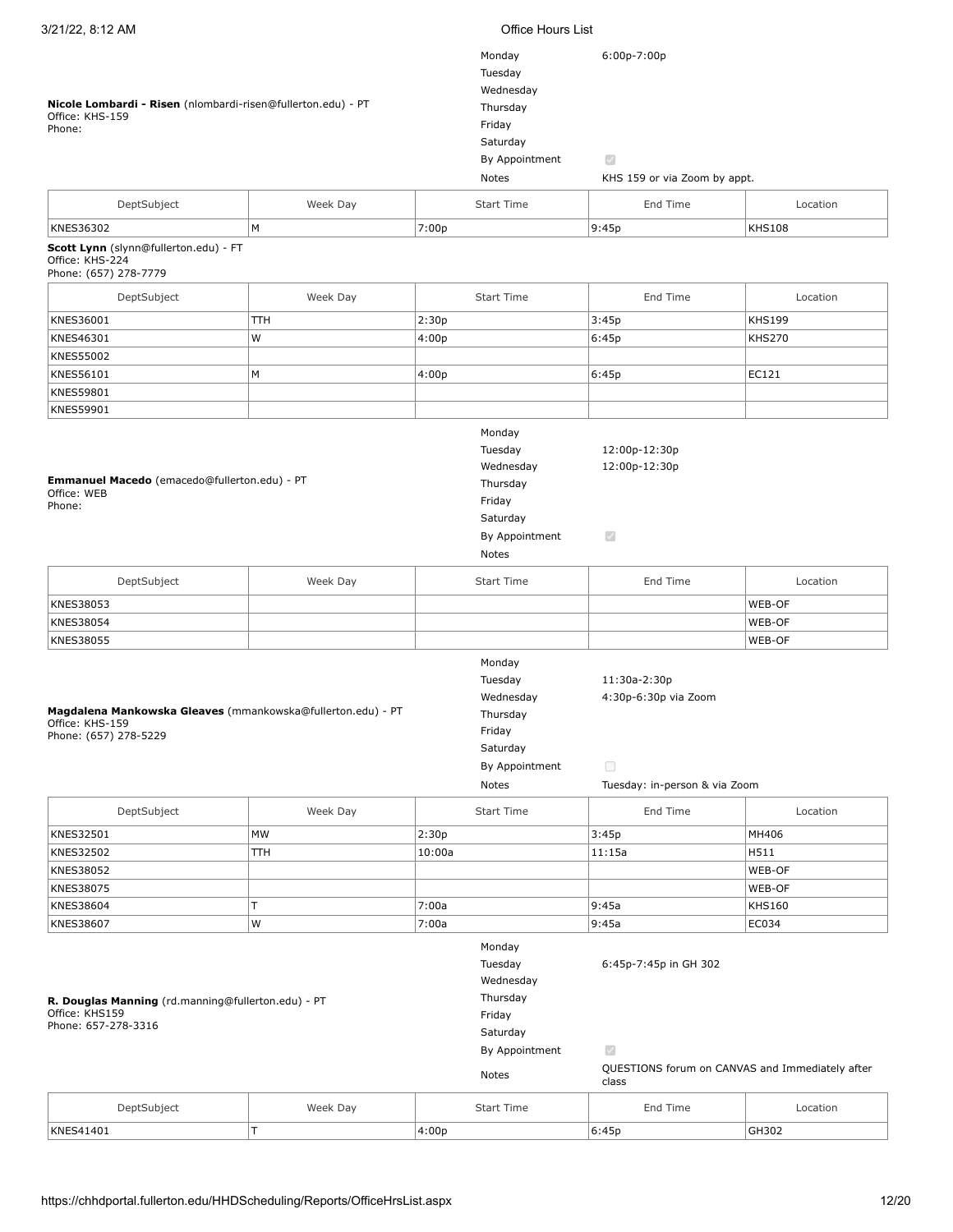| 3/21/22, 8:12 AM                                                                                       |          | <b>Office Hours List</b>                                                                             |        |                                                 |                  |                                |
|--------------------------------------------------------------------------------------------------------|----------|------------------------------------------------------------------------------------------------------|--------|-------------------------------------------------|------------------|--------------------------------|
| Kenneth Maxey (kmaxey@fullerton.edu) - PT<br>Office: SRC-211                                           |          | Monday<br>Tuesday<br>Wednesday<br>Thursday<br>Friday                                                 |        | 10:00a-11:00a                                   |                  |                                |
| Phone: (657) 278-5855                                                                                  |          | Saturday                                                                                             |        |                                                 |                  |                                |
|                                                                                                        |          | By Appointment                                                                                       |        | $\Box$                                          |                  |                                |
|                                                                                                        |          | Notes                                                                                                |        |                                                 |                  |                                |
|                                                                                                        |          |                                                                                                      |        |                                                 |                  |                                |
| DeptSubject                                                                                            | Week Day | <b>Start Time</b>                                                                                    |        | End Time                                        |                  | Location                       |
| <b>KNES117A01</b>                                                                                      | M        | 12:55p                                                                                               | 2:35p  |                                                 | <b>TSUBOWLNG</b> |                                |
| KNES117A03                                                                                             | М        | 11:10a                                                                                               | 12:50p |                                                 | <b>TSUBOWLNG</b> |                                |
| KNES117B01                                                                                             | M        | 12:55p                                                                                               | 2:35p  |                                                 | <b>TSUBOWLNG</b> |                                |
| KNES117B03                                                                                             | M        | 11:10a                                                                                               | 12:50p |                                                 | <b>TSUBOWLNG</b> |                                |
| Robert Mechikoff (rmechikoff@fullerton.edu) - PT<br>Office: EC-475<br>Phone: (657) 278-3316            |          | Monday<br>Tuesday<br>Wednesday<br>Thursday<br>Friday<br>Saturday<br>By Appointment<br>Notes          |        | 7:00a-8:00a<br>7:00a-8:00a<br>$\Box$            |                  |                                |
| DeptSubject                                                                                            | Week Day | <b>Start Time</b>                                                                                    |        | End Time                                        |                  | Location                       |
|                                                                                                        |          |                                                                                                      |        |                                                 |                  |                                |
| KNES38001<br>KNES38104                                                                                 | MW<br>MW | 8:30a<br>10:00a                                                                                      | 9:45a  | 11:15a                                          |                  | <b>KHS270</b><br><b>KHS108</b> |
| Brianna Meza (brmeza@fullerton.edu) - PT<br>Office: KHS-159<br>Phone: (657) 278-3316                   |          | Tuesday<br>Wednesday<br>Thursday<br>Friday<br>Saturday<br>By Appointment<br>Notes                    |        | $\mathcal{A}$<br>by appointment is via Zoom     |                  |                                |
| DeptSubject                                                                                            | Week Day | <b>Start Time</b>                                                                                    |        | End Time                                        |                  | Location                       |
| KNES38601                                                                                              | W        | 4:00p                                                                                                | 6:45p  |                                                 |                  | EC167                          |
| KNES38609<br>Jeana Miller (jeanamiller@fullerton.edu) - PT<br>Office: KHS-159<br>Phone: (657) 278-5229 | M        | 4:00p<br>Monday<br>Tuesday<br>Wednesday<br>Thursday<br>Friday<br>Saturday<br>By Appointment<br>Notes | 6:45p  | 2:00p-3:00p via Zoom<br>$\Box$                  |                  | <b>KHS164</b>                  |
| DeptSubject                                                                                            | Week Day | <b>Start Time</b>                                                                                    |        | End Time                                        |                  | Location                       |
| KNES35350                                                                                              |          |                                                                                                      |        |                                                 |                  | WEB-OF                         |
| KNES35351                                                                                              |          |                                                                                                      |        |                                                 |                  | WEB-OF                         |
| KNES35352                                                                                              |          |                                                                                                      |        |                                                 |                  | WEB-OF                         |
| KNES35375                                                                                              |          |                                                                                                      |        |                                                 |                  | WEB-OF                         |
| Andee Monterone (amonterone@fullerton.edu) - PT<br>Office: KHS-273<br>Phone: (657) 278-3139            |          | Monday<br>Tuesday<br>Wednesday<br>Thursday<br>Friday<br>Saturday<br>By Appointment<br>Notes          |        | $\overline{\mathcal{S}}$<br>By appointment only |                  |                                |
| DeptSubject                                                                                            | Week Day | <b>Start Time</b>                                                                                    |        | End Time                                        |                  | Location                       |
| KNES20551                                                                                              |          |                                                                                                      |        |                                                 |                  | WEB-OF                         |
| <b>KNES20552</b>                                                                                       |          |                                                                                                      |        |                                                 |                  | WEB-OF                         |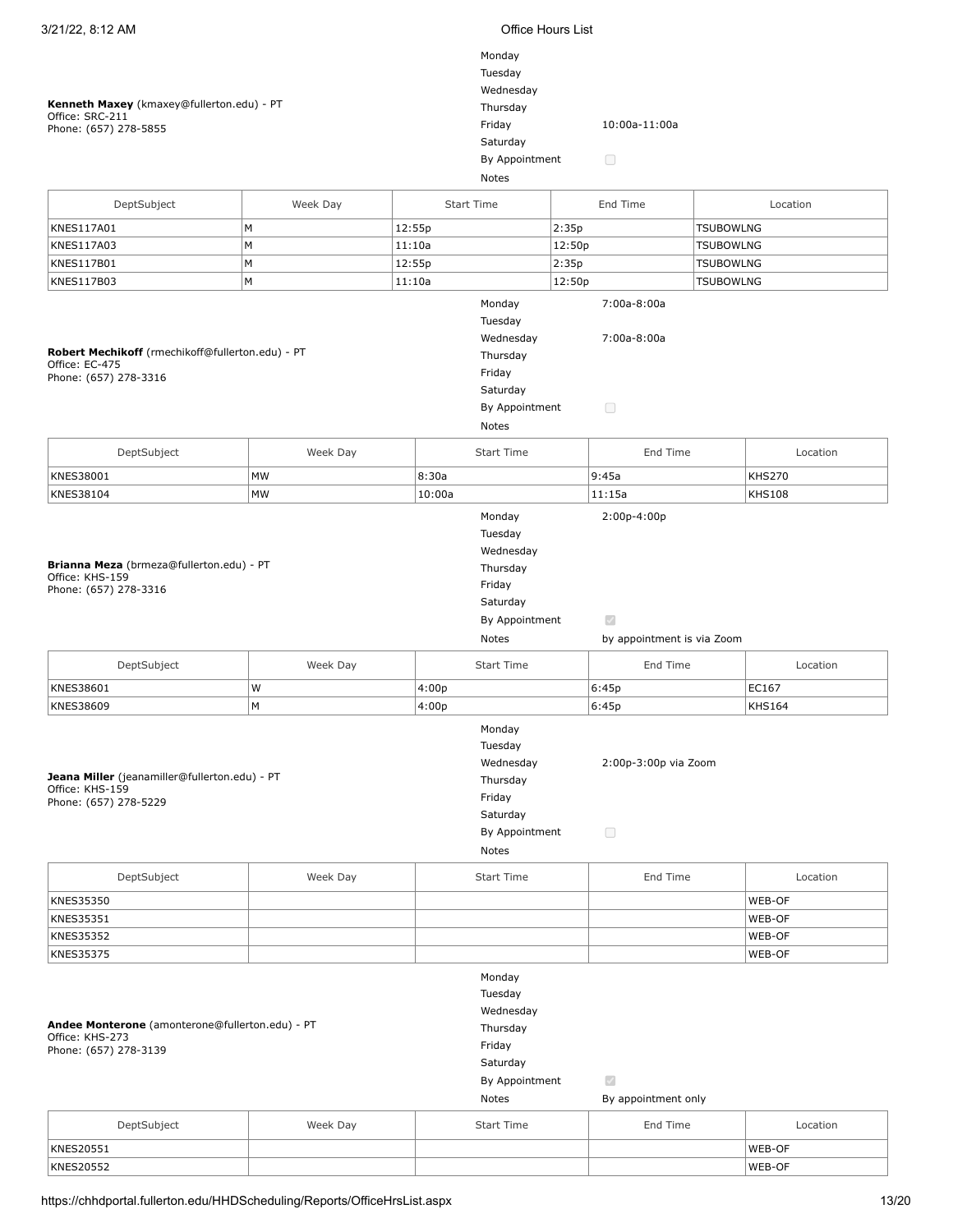| Melissa Montgomery (memontgomery@fullerton.edu) - FT<br>Office: KHS - 228<br>Phone: (657) 278-7867 | Monday<br>Tuesday<br>Wednesday<br>Thursday<br>Friday<br>Saturday<br>By Appointment<br>Notes | 7:00a-8:00a; 11:00a-12:00p<br>12:00p-1:00p<br>$\mathcal{L}$                                 |                                                                                                                                                      |                                |
|----------------------------------------------------------------------------------------------------|---------------------------------------------------------------------------------------------|---------------------------------------------------------------------------------------------|------------------------------------------------------------------------------------------------------------------------------------------------------|--------------------------------|
| DeptSubject                                                                                        | Week Day                                                                                    | <b>Start Time</b>                                                                           | End Time                                                                                                                                             | Location                       |
| KNES57601                                                                                          | W                                                                                           | 8:00a                                                                                       | 10:45a                                                                                                                                               | <b>KHS189</b>                  |
| KNES59201                                                                                          | TН                                                                                          | 8:00a                                                                                       | 9:45a                                                                                                                                                | <b>KHS189</b>                  |
| KNES59301                                                                                          | F.                                                                                          | 8:00a                                                                                       | 10:45a                                                                                                                                               | <b>KHS189</b>                  |
| Erica Munoz (emunoz@fullerton.edu) - FT<br>Office: KHS-178<br>Phone: (657) 278-8737                |                                                                                             | Monday<br>Tuesday<br>Wednesday<br>Thursday<br>Friday<br>Saturday<br>By Appointment<br>Notes | 9:30a-10:30a; Mon. only 2:15p-2:45p<br>10:00a-11:00a<br>9:30a-10:30a<br>10:00a-11:00a<br>$\Box$<br>T/TH virtual office hours (virtual by appt. only) |                                |
| DeptSubject                                                                                        | Week Day                                                                                    | <b>Start Time</b>                                                                           | End Time                                                                                                                                             | Location                       |
|                                                                                                    |                                                                                             |                                                                                             |                                                                                                                                                      |                                |
| KNES21002                                                                                          |                                                                                             |                                                                                             |                                                                                                                                                      | WEB-OF                         |
| KNES21003<br><b>KNES21005</b>                                                                      | <b>MW</b><br>MW                                                                             | 11:30a                                                                                      | 12:45p                                                                                                                                               | <b>KHS108</b><br><b>KHS108</b> |
| KNES21050                                                                                          |                                                                                             | 1:00p                                                                                       | 2:15p                                                                                                                                                | WEB-OF                         |
| Donovyn Murray (domurray@fullerton.edu) - TA<br>Office: KHS-273<br>Phone:                          |                                                                                             | Thursday<br>Friday<br>Saturday<br>By Appointment<br>Notes                                   | $\mathcal{S}$<br>Also available via Zoom                                                                                                             |                                |
| DeptSubject                                                                                        | Week Day                                                                                    | <b>Start Time</b>                                                                           | End Time                                                                                                                                             | Location                       |
| <b>KNES14604</b>                                                                                   | MW                                                                                          | 11:00a                                                                                      | 11:50a                                                                                                                                               | <b>KHS274</b>                  |
| KNES14607                                                                                          | TTH                                                                                         | 10:00a                                                                                      | 10:50a                                                                                                                                               | <b>KHS274</b>                  |
| Guillermo Noffal (gnoffal@fullerton.edu) - FT<br>Office: KHS-239<br>Phone: (657) 278-4764          |                                                                                             | Monday<br>Tuesday<br>Wednesday<br>Thursday<br>Friday<br>Saturday<br>By Appointment<br>Notes | 2:15p-3:45p<br>2:15p-3:45p<br>$\mathcal{S}$<br>via Zoom                                                                                              |                                |
| DeptSubject                                                                                        | Week Day                                                                                    | <b>Start Time</b>                                                                           | End Time                                                                                                                                             | Location                       |
| KNES36106                                                                                          | TTH                                                                                         | 1:00p                                                                                       | 2:15p                                                                                                                                                | MH047                          |
| KNES36150                                                                                          |                                                                                             |                                                                                             |                                                                                                                                                      | WEB-OF                         |
| KNES36151                                                                                          |                                                                                             |                                                                                             |                                                                                                                                                      | WEB-OF                         |
| Kirk Olescyski (kolescyski@fullerton.edu) - PT<br>Office: KHS-159<br>Phone:                        |                                                                                             | Monday<br>Tuesday<br>Wednesday<br>Thursday<br>Friday<br>Saturday<br>By Appointment<br>Notes | $9:15a-11:15a$<br>1:45p-3:45p<br>$\checkmark$<br>by appointment in-person or via Zoom                                                                |                                |
| DeptSubject                                                                                        | Week Day                                                                                    | <b>Start Time</b>                                                                           | End Time                                                                                                                                             | Location                       |
| KNES34901                                                                                          | MW                                                                                          | 11:30a                                                                                      | 12:45p                                                                                                                                               | <b>KHS272</b>                  |
| KNES34905                                                                                          | T                                                                                           | 4:00p                                                                                       | 6:45p                                                                                                                                                | <b>KHS272</b>                  |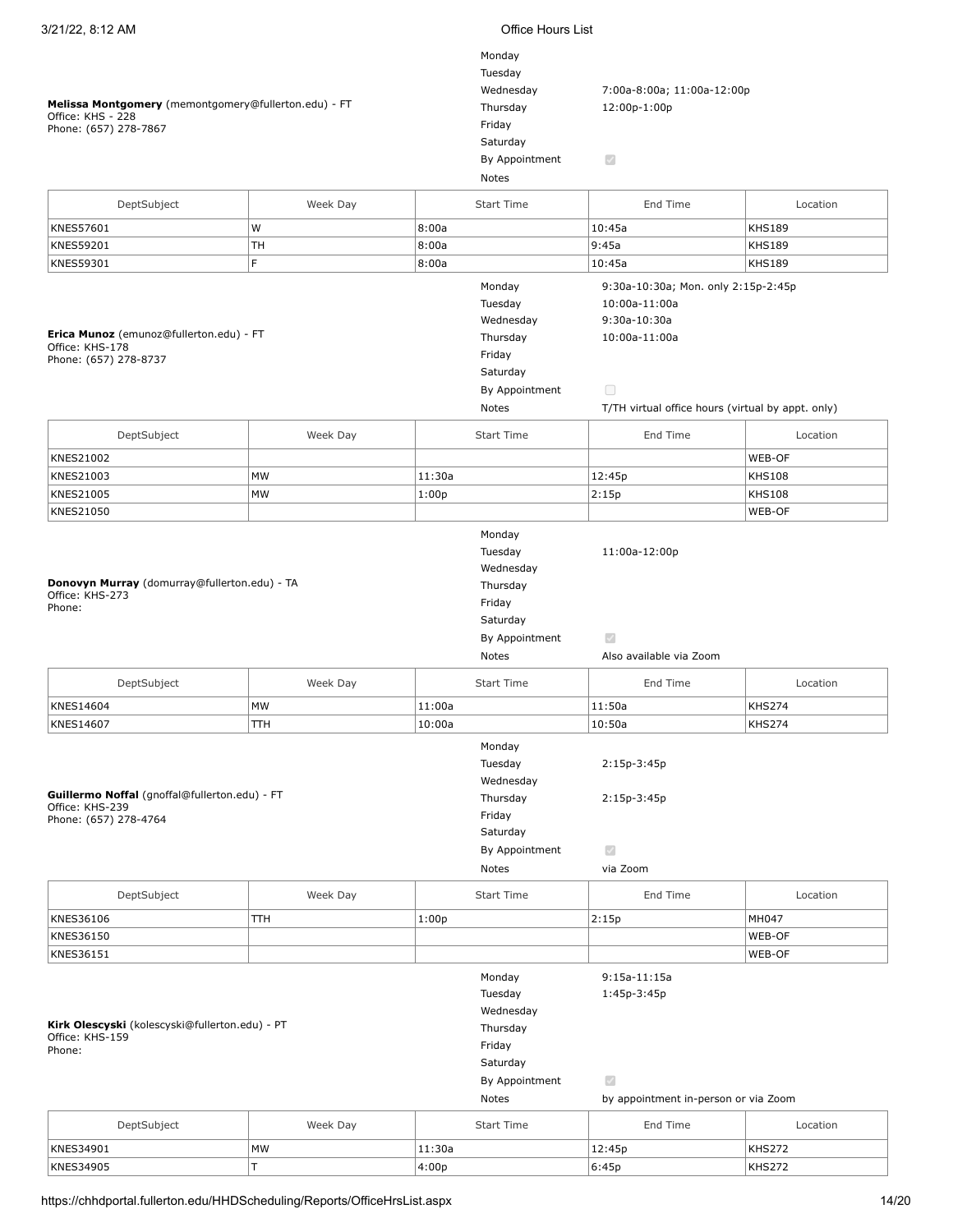## 3/21/22, 8:12 AM Office Hours List

## **Dolores Ortega** (doortega@fullerton.edu) - TA

Office: Phone:

DeptSubject Week Day Start Time End Time Location KNES191A06 T 8:30a 11:15a KHS110 KNES191A08 TH 8:30a 11:15a KHS110 Monday 2:00p-2:30p in KHS 159 Tuesday Wednesday 2:00p-2:30p in KHS 159; 6:45p-7:15p in EC-109 **Denny Patel** (depatel@fullerton.edu) - PT Thursday Office: KHS-159 Friday Phone: Saturday By Appointment  $\overline{\mathcal{S}}$ Notes DeptSubject  $\vert$  Week Day  $\vert$  Start Time  $\vert$  End Time  $\vert$  Location KNES36006 MW 2:30p 3:45p LH404 KNES47101 W 4:00p 6:45p EC109 **Debra Patterson** (dpatterson@fullerton.edu) - FT Office: KHS-231 Phone: (657) 278-8337 Monday Tuesday Wednesday 12:00p-1:30p **Wendy Preza** (wpreza@fullerton.edu) - TA Thursday Office: KHS-011 Friday Phone: Saturday By Appointment  $\overline{\mathscr{L}}$ Notes KHS 011 DeptSubject Week Day Start Time End Time Location KNES165A01 MW 10:00a 10:50a OTHERFIELD KNES165A02 MW 11:00a 11:50a OTHERFIELD KNES165B01 MW 10:00a 10:50a OTHERFIELD KNES165B02 MW 11:00a 11:50a OTHERFIELD Monday 12:00p-2:00p Tuesday Wednesday 12:00p-2:00p **Michelle Priest** (mipriest@fullerton.edu) - PT Thursday Office: KHS-159 Friday Phone: (657) 278-5229 Saturday By Appointment  $\overline{\mathcal{L}}$ Notes Via Canvas link DeptSubject Week Day Start Time End Time Location KNES21006 WEB-OF Monday Tuesday Wednesday **Dieanna Prudholme** (dprudholme@fullerton.edu) - TA Thursday 12:00p-1:00p Office: KHS-273 Friday Phone: **Saturday** By Appointment  $\overline{\mathcal{S}}$ Notes Thursday: By appointment\* DeptSubject Week Day Start Time End Time Location KNES14402 |MW |10:00a |10:50a |KHS203 KNES16001 TTH 11:00a 11:50a OTHERFIELD KNES167B02 |MW |11:00a |11:50a |KHS151

KNES167C01 |MW |11:00a |11:50a |KHS151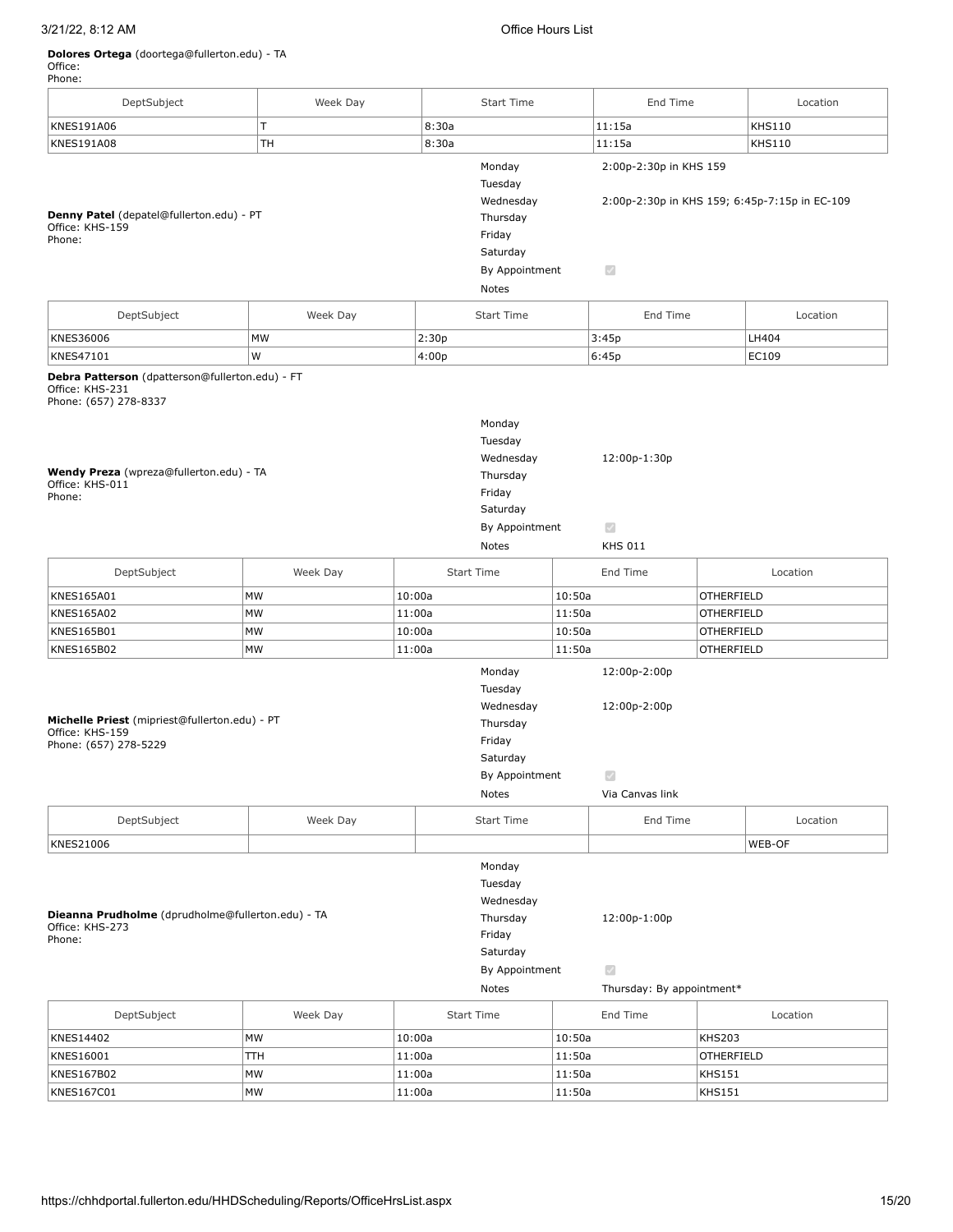| 3/21/22, 8:12 AM                                                                           |          |        | <b>Office Hours List</b>                                                                    |                                                            |               |
|--------------------------------------------------------------------------------------------|----------|--------|---------------------------------------------------------------------------------------------|------------------------------------------------------------|---------------|
| Christine Quiros (cquiros@fullerton.edu) - PT<br>Office: KHS-001A<br>Phone: (657) 278-4404 |          |        | Monday<br>Tuesday<br>Wednesday<br>Thursday<br>Friday<br>Saturday<br>By Appointment          | $1:00p-2:00p$<br>$1:00p-2:00p$<br>$\overline{\mathscr{S}}$ |               |
|                                                                                            |          |        | Notes                                                                                       |                                                            |               |
| DeptSubject                                                                                | Week Day |        | Start Time                                                                                  | End Time                                                   | Location      |
| KNES34809                                                                                  | MW       | 10:00a |                                                                                             | 11:15a                                                     | H228          |
| KNES348L07                                                                                 | MW       | 11:30a |                                                                                             | 12:45p                                                     | <b>KHS017</b> |
| KNES35401                                                                                  | MW       | 2:30p  |                                                                                             | 3:45p                                                      | <b>KHS017</b> |
| KNES49504                                                                                  | TTH      | 1:00p  |                                                                                             | 2:15p                                                      | <b>KHS172</b> |
| Samantha Rebert (srebert@fullerton.edu) - PT<br>Office: KHS-273<br>Phone: (657) 278-3139   |          |        | Monday<br>Tuesday<br>Wednesday<br>Thursday<br>Friday<br>Saturday<br>By Appointment<br>Notes | 10:30a-11:00a<br>10:30a-11:00a<br>$\Box$                   |               |
| DeptSubject                                                                                | Week Day |        | <b>Start Time</b>                                                                           | End Time                                                   | Location      |
| KNES246A09                                                                                 | MW       | 2:00p  |                                                                                             | 2:30p                                                      | <b>KHS202</b> |
| KNES246A10                                                                                 | MW       | 2:30p  |                                                                                             | 3:15p                                                      | <b>KHS202</b> |
| KNES246A13                                                                                 | MW       | 11:00a |                                                                                             | 11:30a                                                     | <b>KHS202</b> |
| <b>KNES246A14</b>                                                                          | MW       | 11:30a |                                                                                             | 12:15p                                                     | <b>KHS202</b> |
| <b>KNES246A15</b>                                                                          | MW       | 12:30p |                                                                                             | 1:00p                                                      | <b>KHS202</b> |
| KNES246A16                                                                                 | MW       | 1:00p  |                                                                                             | 1:45p                                                      | <b>KHS202</b> |
| KNES39601                                                                                  |          |        |                                                                                             |                                                            |               |
| Brenden Richard (brichard@fullerton.edu) - PT<br>Office: KHS-273<br>Phone: (714) 278-3139  |          |        | Monday<br>Tuesday<br>Wednesday<br>Thursday<br>Friday<br>Saturday<br>By Appointment<br>Notes | 11:00a-11:50a<br>$\Box$                                    |               |
| DeptSubject                                                                                | Week Day |        | Start Time                                                                                  | End Time                                                   | Location      |
| KNES155A01                                                                                 | MW       | 12:00p |                                                                                             | 12:50p                                                     | <b>KHS264</b> |
| KNES155A02                                                                                 | MW       | 1:00p  |                                                                                             | 1:50p                                                      | KHS264        |
| Toby Rider (trider@fullerton.edu) - FT<br>Office: KHS-141<br>Phone: (657) 278-7129         |          |        | Monday<br>Tuesday<br>Wednesday<br>Thursday<br>Friday<br>Saturday<br>By Appointment<br>Notes | 10:00a-12:00p<br>10:00a-12:00p<br>$\checkmark$             |               |
| DeptSubject                                                                                | Week Day |        | <b>Start Time</b>                                                                           | End Time                                                   | Location      |
| KNES38101                                                                                  | TTH      | 8:30a  |                                                                                             | 9:45a                                                      | LH318         |
| KNES38151                                                                                  |          |        |                                                                                             |                                                            | WEB-OF        |
| KNES38152                                                                                  |          |        |                                                                                             |                                                            | WEB-OF        |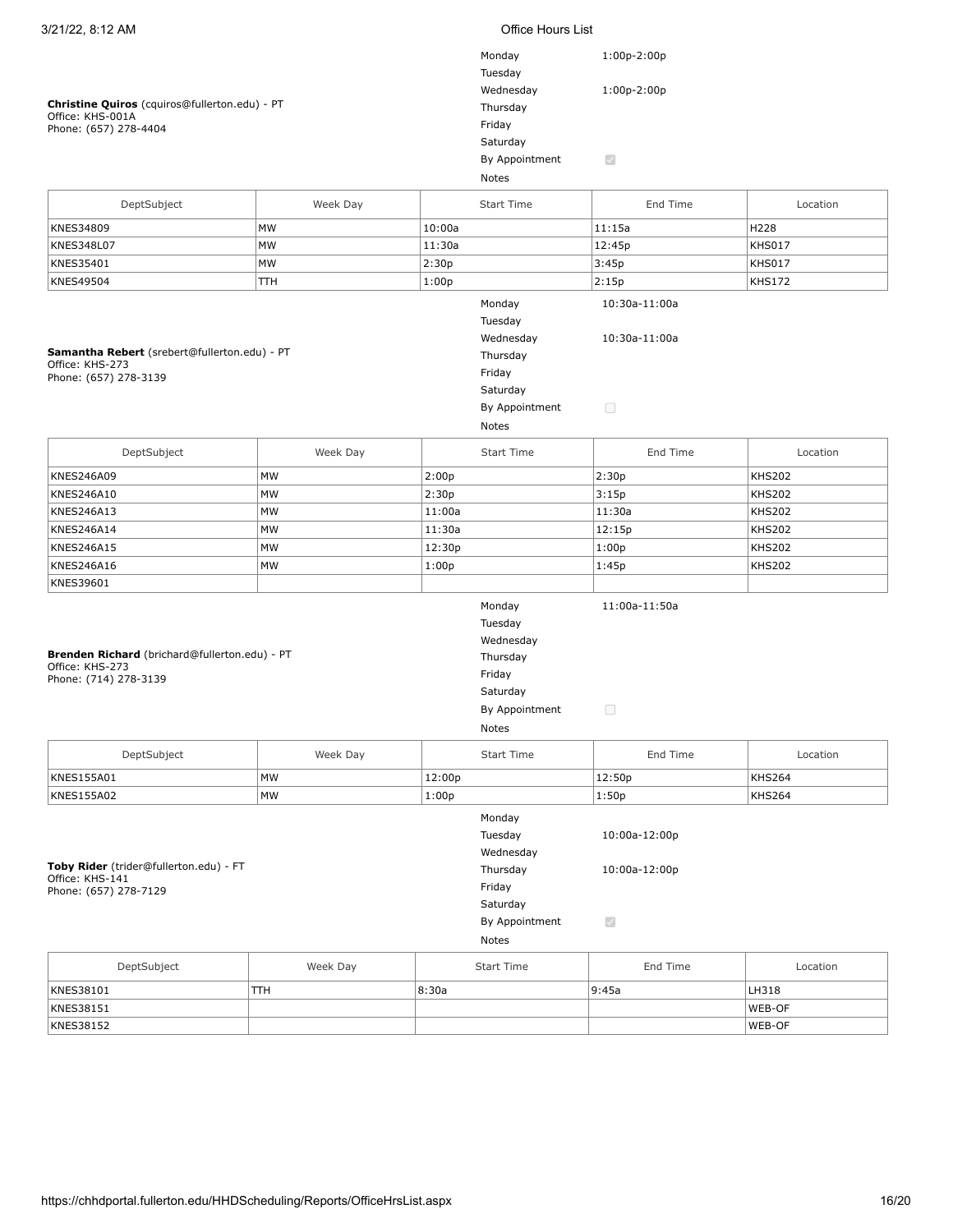| Trevor Roberts (treroberts@fullerton.edu) - TA<br>Office: KHS-273<br>Phone:<br>DeptSubject      | Week Day |        | Monday<br>Tuesday<br>Wednesday<br>Thursday<br>Friday<br>Saturday<br>By Appointment<br>Notes<br><b>Start Time</b> | 11:00a-12:00p<br>$\Box$<br>End Time                                | Location      |
|-------------------------------------------------------------------------------------------------|----------|--------|------------------------------------------------------------------------------------------------------------------|--------------------------------------------------------------------|---------------|
| <b>KNES167B01</b>                                                                               | MW       | 10:00a |                                                                                                                  | 10:50a                                                             | <b>KHS151</b> |
| KNES167B03                                                                                      | MW       | 9:00a  |                                                                                                                  | 9:50a                                                              | <b>KHS151</b> |
| Chelsea Rodriguez (cherodriguez@fullerton.edu) - PT<br>Office: KHS 159<br>Phone: (657) 278-3316 |          |        | Monday<br>Tuesday<br>Wednesday<br>Thursday<br>Friday<br>Saturday<br>By Appointment<br>Notes                      | 10:00a-11:00a via Zoom<br>$\bigtriangledown$                       |               |
| DeptSubject                                                                                     | Week Day |        | Start Time                                                                                                       | End Time                                                           | Location      |
| KNES38303                                                                                       | MW       | 8:30a  |                                                                                                                  | 9:45a                                                              | <b>KHS160</b> |
| KNES38306                                                                                       |          |        |                                                                                                                  |                                                                    |               |
| KNES43001                                                                                       | MW<br>W  | 11:30a |                                                                                                                  | 12:45p                                                             | <b>KHS172</b> |
| Debra Rose (drose@fullerton.edu) - FT<br>Office: KHS-121D<br>Phone: (657) 278-5846              |          | 4:00p  |                                                                                                                  | 6:45p                                                              | <b>KHS160</b> |
| DeptSubject                                                                                     | Week Day |        | Start Time                                                                                                       | End Time                                                           | Location      |
| KNES49901                                                                                       |          |        |                                                                                                                  |                                                                    |               |
| <b>KNES59704</b>                                                                                |          |        |                                                                                                                  |                                                                    |               |
| <b>KNES59902</b>                                                                                |          |        |                                                                                                                  |                                                                    |               |
| Daniela Rubin (drubin@fullerton.edu) - FT<br>Office: KHS-138<br>Phone: (657) 278-4704           |          |        | Monday<br>Tuesday<br>Wednesday<br>Thursday<br>Friday<br>Saturday<br>By Appointment<br>Notes                      | 4:00p-6:00p<br>$\blacktriangledown$<br>In-person and also via Zoom |               |
| DeptSubject                                                                                     | Week Day |        | <b>Start Time</b>                                                                                                | End Time                                                           | Location      |
| KNES34803                                                                                       | TTH      | 10:00a |                                                                                                                  | 11:15a                                                             | <b>KHS172</b> |
| KNES34804                                                                                       | TTH      | 11:30a |                                                                                                                  | 12:45p                                                             | LH320         |
| KNES47001                                                                                       | TTH      | 2:30p  |                                                                                                                  | 3:45p                                                              | H414          |
| <b>KNES59802</b>                                                                                |          |        |                                                                                                                  |                                                                    |               |
| KNES59903                                                                                       |          |        |                                                                                                                  |                                                                    |               |
| Clay Sherman (csherman@fullerton.edu) - FT<br>Office: KHS-262<br>Phone: (657) 278-4386          |          |        | Monday<br>Tuesday<br>Wednesday<br>Thursday<br>Friday<br>Saturday<br>By Appointment<br>Notes                      | 12:45p-2:00p via Canvas<br>$\checkmark$                            |               |
| DeptSubject                                                                                     | Week Day |        | <b>Start Time</b>                                                                                                | End Time                                                           | Location      |
|                                                                                                 |          |        |                                                                                                                  |                                                                    |               |
| <b>KNES20204</b>                                                                                | TTН      | 11:30a |                                                                                                                  | 12:45p                                                             | LH315B        |
| KNES38501                                                                                       |          |        |                                                                                                                  |                                                                    | WEB-OH        |
| KNES38502                                                                                       |          |        |                                                                                                                  |                                                                    | WEB-OH        |
| KNES49401                                                                                       |          |        |                                                                                                                  |                                                                    |               |
| KNES49402                                                                                       |          |        |                                                                                                                  |                                                                    |               |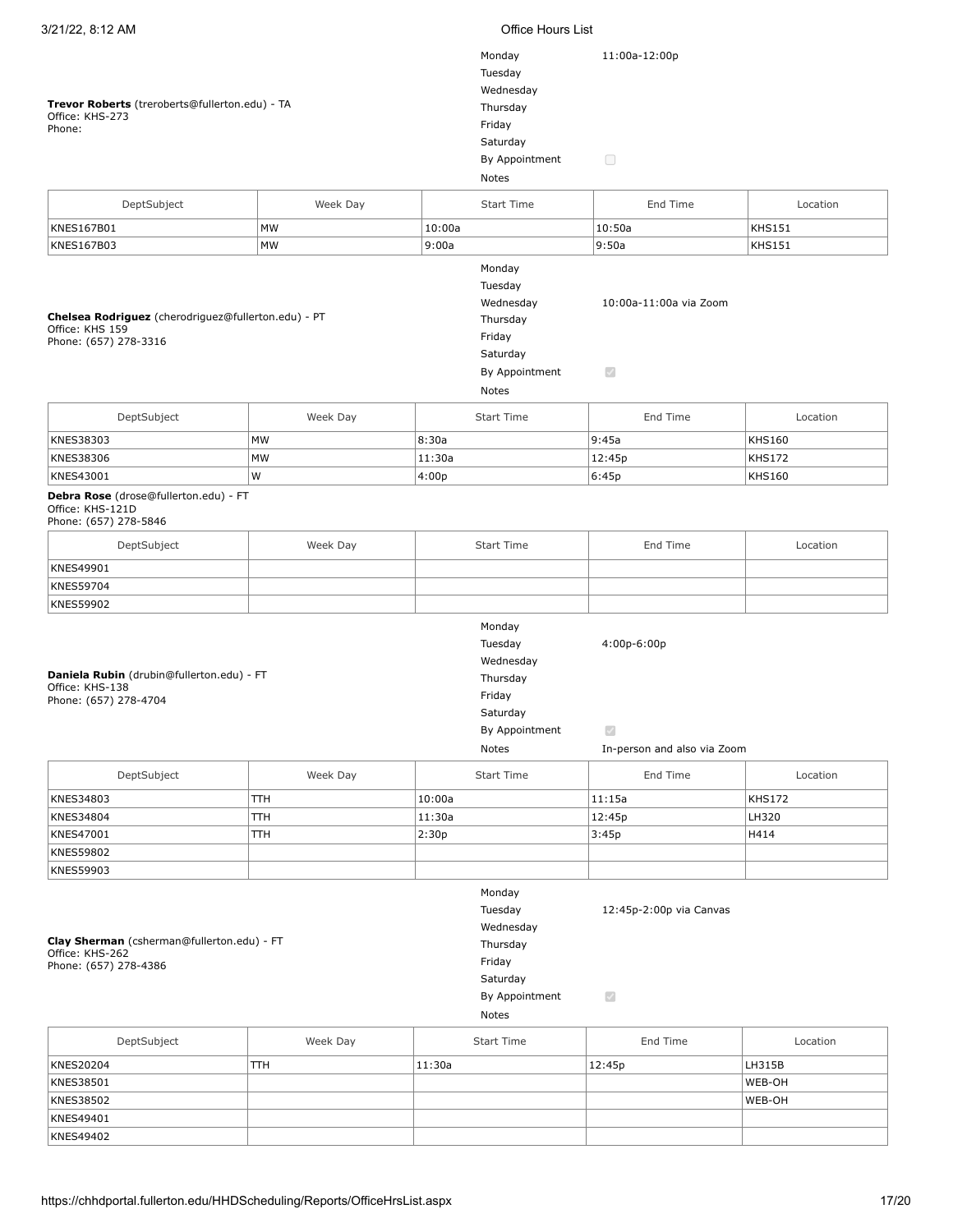## **Sharon Spencer** (shaspencer@fullerton.edu) - PT Office: KHS 159

| Sharon Spencer (shaspencer@fullerton.edu) - PT<br>Office: KHS 159<br>Phone: (657) 278-5229           |            |        | Monday<br>Tuesday<br>Wednesday<br>Thursday<br>Friday<br>Saturday<br>By Appointment<br>Notes | 9:00a-3:00p by appt via Zoom; 4:00p-6:00p<br>9:00a-3:00p by appt via Zoom; 4:00p-6:00p<br>9:00a-3:00p by appt via Zoom; 4:00p-6:00p<br>9:00a-3:00p by appt via Zoom; 4:00p-6:00p<br>9:00a-3:00p by appt via Zoom; 4:00p-6:00p<br>$\overline{\mathcal{A}}$ |               |
|------------------------------------------------------------------------------------------------------|------------|--------|---------------------------------------------------------------------------------------------|-----------------------------------------------------------------------------------------------------------------------------------------------------------------------------------------------------------------------------------------------------------|---------------|
| DeptSubject                                                                                          | Week Day   |        | <b>Start Time</b>                                                                           | End Time                                                                                                                                                                                                                                                  | Location      |
| KNES449I01                                                                                           |            |        |                                                                                             |                                                                                                                                                                                                                                                           |               |
| Traci Statler (tstatler@fullerton.edu) - FT<br>Office: KHS139<br>Phone: (657) 278-8554               |            |        | Monday<br>Tuesday<br>Wednesday<br>Thursday<br>Friday<br>Saturday<br>By Appointment<br>Notes | 3:00p-4:00p<br>$3:00p-4:00p$<br>$\mathcal{S}$<br>in-person & virtual                                                                                                                                                                                      |               |
| DeptSubject                                                                                          | Week Day   |        | <b>Start Time</b>                                                                           | End Time                                                                                                                                                                                                                                                  | Location      |
| <b>KNES55005</b>                                                                                     |            |        |                                                                                             |                                                                                                                                                                                                                                                           |               |
| <b>KNES58001</b>                                                                                     | W          | 4:00p  |                                                                                             | 6:45p                                                                                                                                                                                                                                                     | EC049         |
| KNES58101                                                                                            | M          | 4:00p  |                                                                                             | 6:45p                                                                                                                                                                                                                                                     | EC109         |
| Carolyn (Jane) Stoner (cstoner@fullerton.edu) - PT<br>Office: KHS 159<br>Phone: (657) 278-5229       |            |        |                                                                                             |                                                                                                                                                                                                                                                           |               |
| DeptSubject                                                                                          | Week Day   |        | <b>Start Time</b>                                                                           | End Time                                                                                                                                                                                                                                                  | Location      |
| KNES449I02<br>William Thomas (wthomas@fullerton.edu) - PT<br>Office: EC-475<br>Phone: (657) 278-3316 |            |        | Monday<br>Tuesday<br>Wednesday<br>Thursday<br>Friday<br>Saturday<br>By Appointment<br>Notes | 11:00a-11:30a<br>$\mathcal{S}$                                                                                                                                                                                                                            |               |
| DeptSubject                                                                                          | Week Day   |        | <b>Start Time</b>                                                                           | End Time                                                                                                                                                                                                                                                  | Location      |
| KNES348L01                                                                                           | <b>TTH</b> | 11:30a |                                                                                             | 12:45p                                                                                                                                                                                                                                                    | <b>KHS017</b> |
| Alayne Thompson (althompson@fullerton.edu) - TA<br>Office: KHS-273<br>Phone:                         |            |        | Monday<br>Tuesday<br>Wednesday<br>Thursday<br>Friday<br>Saturday<br>By Appointment<br>Notes | 12:15p-12:45p<br>12:15p-12:45p<br>$\bigtriangledown$                                                                                                                                                                                                      |               |
| DeptSubject                                                                                          | Week Day   |        | <b>Start Time</b>                                                                           | End Time                                                                                                                                                                                                                                                  | Location      |
| KNES348L02                                                                                           | TTH        | 1:00p  |                                                                                             | 2:15p                                                                                                                                                                                                                                                     | <b>KHS017</b> |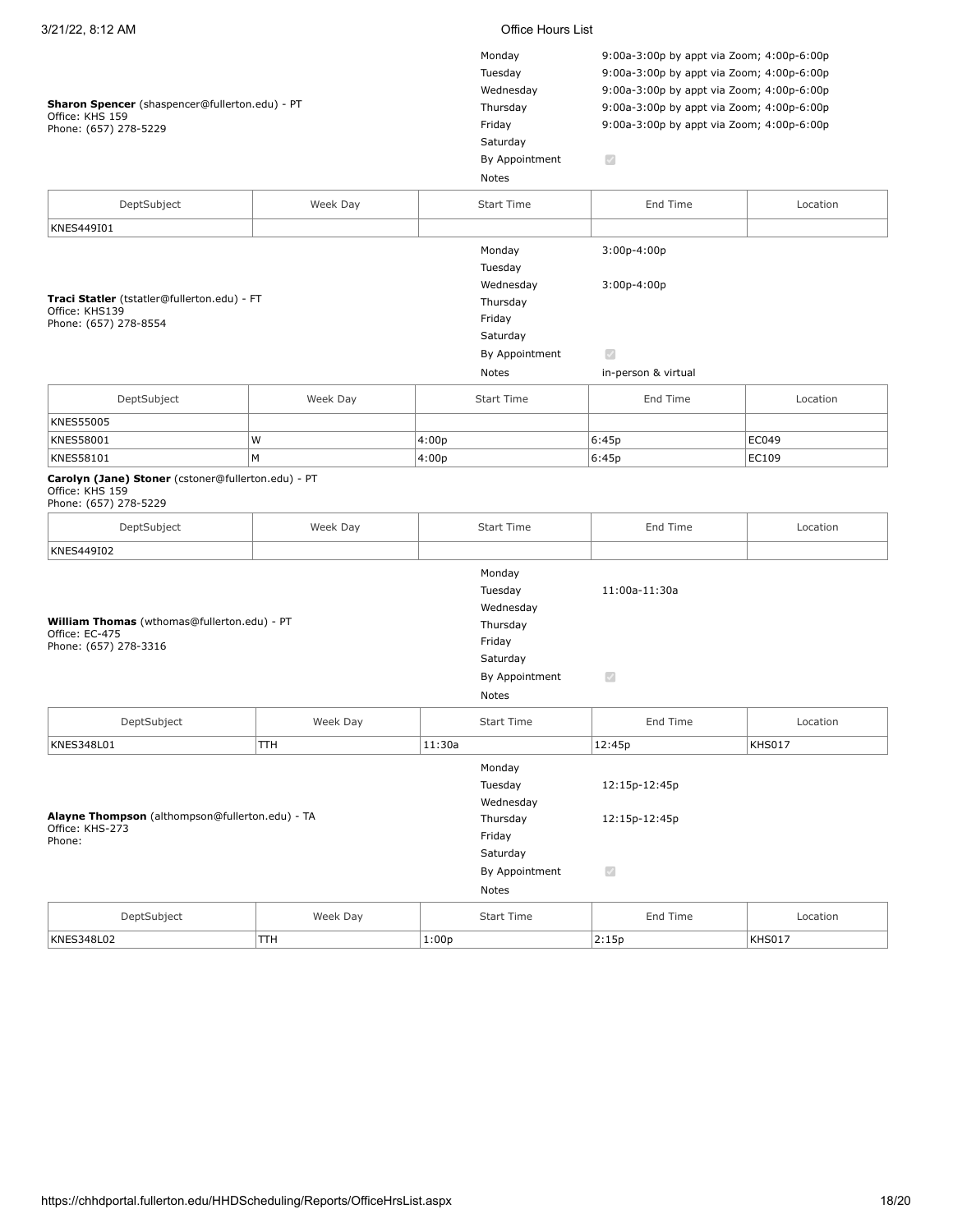### **Alba Tucker** (atucker@fullerton.edu) - PT Office: KHS-273 Phone: (657) 278-3139

| Monday         | 10:00am-11:00am |
|----------------|-----------------|
| Tuesday        |                 |
| Wednesday      |                 |
| Thursday       |                 |
| Friday         |                 |
| Saturday       |                 |
| By Appointment |                 |
| Notes          |                 |

| DeptSubject<br>Week Day<br><b>Start Time</b><br>End Time<br>Location<br>KNES14405<br>1:00p<br>1:50p<br><b>KHS203</b><br>TTH<br>KNES14501<br>TTH<br>10:00a<br>10:50a<br><b>KHS203</b><br>11:50a<br>KNES14502<br><b>TTH</b><br>11:00a<br><b>KHS203</b><br>KNES14503<br>MW<br>9:00a<br>9:50a<br><b>KHS203</b><br>TTН<br>9:00a<br>9:50a<br><b>KHS203</b><br><b>KNES14504</b><br>KNES14505<br>MW<br>1:00p<br>1:50p<br><b>KHS203</b><br>Monday<br>10:00a-11:00a<br>Tuesday<br>10:00a-11:00a<br>Wednesday<br>10:00a-11:00a<br>Stephan Walk (swalk@fullerton.edu) - FT<br>Thursday<br>Office: KHS-222<br>Friday<br>Phone: (657) 278-4763<br>Saturday<br>$\Box$<br>By Appointment<br>Notes<br>DeptSubject<br>Week Day<br><b>Start Time</b><br>End Time<br>Location<br>9:45a<br>KNES38401<br>8:30a<br><b>KHS164</b><br><b>TTH</b><br>MW<br>KNES40401<br>1:00p<br>2:15p<br>EC121<br>TH<br>KNES48001<br>4:00p<br>6:45p<br>H321B<br>Monday<br>Tuesday<br>KNES 205-54 10a-11a; KNES 205-50 11a-12p; KNES<br>Wednesday<br>455-01 1p-2p; KNES 495-02 2p-3p<br>Elizabeth White (elwhite@fullerton.edu) - PT<br>Thursday<br>Office: KHS-159<br>Phone:<br>Friday<br>Saturday<br>$\overline{\mathcal{S}}$<br>By Appointment<br>All office hours via Zoom<br>Notes<br>DeptSubject<br>Week Day<br><b>Start Time</b><br>End Time<br>Location<br>WEB-OF<br><b>KNES20550</b><br>WEB-OF<br><b>KNES20554</b><br>KNES45501<br>4:00p<br>6:45p<br><b>KHS172</b><br>TH<br>M<br>4:00p<br>KNES49502<br>6:45p<br><b>KHS160</b><br>12:00p-1:00p<br>Monday<br>Tuesday<br>Wednesday<br>10:00a-12:00p via Zoom<br>Kathleen Wilson-Thomas (kswilson@fullerton.edu) - FT<br>Thursday<br>Office: KHS-220<br>Friday<br>Phone: (657) 278-8329<br>Saturday<br>$\Box$<br>By Appointment<br>Notes<br>DeptSubject<br>Week Day<br><b>Start Time</b><br>End Time<br>Location |  |  |  |  |  |
|-----------------------------------------------------------------------------------------------------------------------------------------------------------------------------------------------------------------------------------------------------------------------------------------------------------------------------------------------------------------------------------------------------------------------------------------------------------------------------------------------------------------------------------------------------------------------------------------------------------------------------------------------------------------------------------------------------------------------------------------------------------------------------------------------------------------------------------------------------------------------------------------------------------------------------------------------------------------------------------------------------------------------------------------------------------------------------------------------------------------------------------------------------------------------------------------------------------------------------------------------------------------------------------------------------------------------------------------------------------------------------------------------------------------------------------------------------------------------------------------------------------------------------------------------------------------------------------------------------------------------------------------------------------------------------------------------------------------------------------------------------------------------------------------------------------------------------|--|--|--|--|--|
|                                                                                                                                                                                                                                                                                                                                                                                                                                                                                                                                                                                                                                                                                                                                                                                                                                                                                                                                                                                                                                                                                                                                                                                                                                                                                                                                                                                                                                                                                                                                                                                                                                                                                                                                                                                                                             |  |  |  |  |  |
|                                                                                                                                                                                                                                                                                                                                                                                                                                                                                                                                                                                                                                                                                                                                                                                                                                                                                                                                                                                                                                                                                                                                                                                                                                                                                                                                                                                                                                                                                                                                                                                                                                                                                                                                                                                                                             |  |  |  |  |  |
|                                                                                                                                                                                                                                                                                                                                                                                                                                                                                                                                                                                                                                                                                                                                                                                                                                                                                                                                                                                                                                                                                                                                                                                                                                                                                                                                                                                                                                                                                                                                                                                                                                                                                                                                                                                                                             |  |  |  |  |  |
|                                                                                                                                                                                                                                                                                                                                                                                                                                                                                                                                                                                                                                                                                                                                                                                                                                                                                                                                                                                                                                                                                                                                                                                                                                                                                                                                                                                                                                                                                                                                                                                                                                                                                                                                                                                                                             |  |  |  |  |  |
|                                                                                                                                                                                                                                                                                                                                                                                                                                                                                                                                                                                                                                                                                                                                                                                                                                                                                                                                                                                                                                                                                                                                                                                                                                                                                                                                                                                                                                                                                                                                                                                                                                                                                                                                                                                                                             |  |  |  |  |  |
|                                                                                                                                                                                                                                                                                                                                                                                                                                                                                                                                                                                                                                                                                                                                                                                                                                                                                                                                                                                                                                                                                                                                                                                                                                                                                                                                                                                                                                                                                                                                                                                                                                                                                                                                                                                                                             |  |  |  |  |  |
|                                                                                                                                                                                                                                                                                                                                                                                                                                                                                                                                                                                                                                                                                                                                                                                                                                                                                                                                                                                                                                                                                                                                                                                                                                                                                                                                                                                                                                                                                                                                                                                                                                                                                                                                                                                                                             |  |  |  |  |  |
|                                                                                                                                                                                                                                                                                                                                                                                                                                                                                                                                                                                                                                                                                                                                                                                                                                                                                                                                                                                                                                                                                                                                                                                                                                                                                                                                                                                                                                                                                                                                                                                                                                                                                                                                                                                                                             |  |  |  |  |  |
|                                                                                                                                                                                                                                                                                                                                                                                                                                                                                                                                                                                                                                                                                                                                                                                                                                                                                                                                                                                                                                                                                                                                                                                                                                                                                                                                                                                                                                                                                                                                                                                                                                                                                                                                                                                                                             |  |  |  |  |  |
|                                                                                                                                                                                                                                                                                                                                                                                                                                                                                                                                                                                                                                                                                                                                                                                                                                                                                                                                                                                                                                                                                                                                                                                                                                                                                                                                                                                                                                                                                                                                                                                                                                                                                                                                                                                                                             |  |  |  |  |  |
|                                                                                                                                                                                                                                                                                                                                                                                                                                                                                                                                                                                                                                                                                                                                                                                                                                                                                                                                                                                                                                                                                                                                                                                                                                                                                                                                                                                                                                                                                                                                                                                                                                                                                                                                                                                                                             |  |  |  |  |  |
|                                                                                                                                                                                                                                                                                                                                                                                                                                                                                                                                                                                                                                                                                                                                                                                                                                                                                                                                                                                                                                                                                                                                                                                                                                                                                                                                                                                                                                                                                                                                                                                                                                                                                                                                                                                                                             |  |  |  |  |  |
|                                                                                                                                                                                                                                                                                                                                                                                                                                                                                                                                                                                                                                                                                                                                                                                                                                                                                                                                                                                                                                                                                                                                                                                                                                                                                                                                                                                                                                                                                                                                                                                                                                                                                                                                                                                                                             |  |  |  |  |  |
|                                                                                                                                                                                                                                                                                                                                                                                                                                                                                                                                                                                                                                                                                                                                                                                                                                                                                                                                                                                                                                                                                                                                                                                                                                                                                                                                                                                                                                                                                                                                                                                                                                                                                                                                                                                                                             |  |  |  |  |  |
|                                                                                                                                                                                                                                                                                                                                                                                                                                                                                                                                                                                                                                                                                                                                                                                                                                                                                                                                                                                                                                                                                                                                                                                                                                                                                                                                                                                                                                                                                                                                                                                                                                                                                                                                                                                                                             |  |  |  |  |  |
|                                                                                                                                                                                                                                                                                                                                                                                                                                                                                                                                                                                                                                                                                                                                                                                                                                                                                                                                                                                                                                                                                                                                                                                                                                                                                                                                                                                                                                                                                                                                                                                                                                                                                                                                                                                                                             |  |  |  |  |  |
|                                                                                                                                                                                                                                                                                                                                                                                                                                                                                                                                                                                                                                                                                                                                                                                                                                                                                                                                                                                                                                                                                                                                                                                                                                                                                                                                                                                                                                                                                                                                                                                                                                                                                                                                                                                                                             |  |  |  |  |  |
|                                                                                                                                                                                                                                                                                                                                                                                                                                                                                                                                                                                                                                                                                                                                                                                                                                                                                                                                                                                                                                                                                                                                                                                                                                                                                                                                                                                                                                                                                                                                                                                                                                                                                                                                                                                                                             |  |  |  |  |  |
|                                                                                                                                                                                                                                                                                                                                                                                                                                                                                                                                                                                                                                                                                                                                                                                                                                                                                                                                                                                                                                                                                                                                                                                                                                                                                                                                                                                                                                                                                                                                                                                                                                                                                                                                                                                                                             |  |  |  |  |  |
|                                                                                                                                                                                                                                                                                                                                                                                                                                                                                                                                                                                                                                                                                                                                                                                                                                                                                                                                                                                                                                                                                                                                                                                                                                                                                                                                                                                                                                                                                                                                                                                                                                                                                                                                                                                                                             |  |  |  |  |  |

| DeptSubject | Week Day | <b>Start Time</b> | End Time | Location |
|-------------|----------|-------------------|----------|----------|
| KNES34950   |          |                   |          | WEB-OF   |
| KNES38350   |          |                   |          | WEB-OF   |
| KNES38351   |          |                   |          | WEB-OF   |
| KNES43201   | IМ       | 4:00p             | 6:45p    | KHS270   |